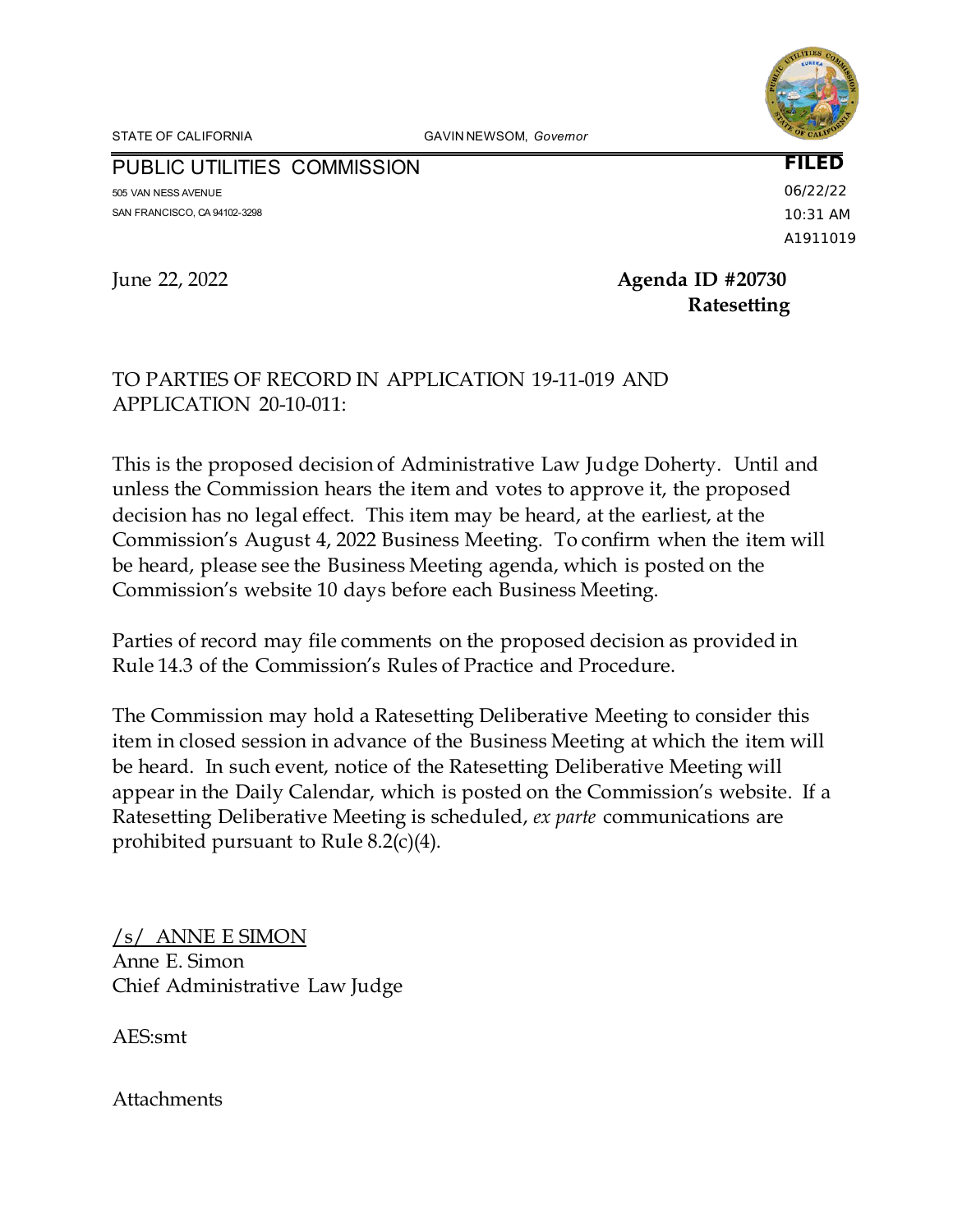# ALJ/PD1/smt **PROPOSED DECISION Agenda ID #20730**

# Decision **PROPOSED DECISION OF ALJ DOHERTY (MAILED 6/22/2022)**

## **BEFORE THE PUBLIC UTILITIES COMMISSION OF THE STATE OF CALIFORNIA**

Application of Pacific Gas and Electric Company to Revise its Electric Marginal Costs, Revenue Allocation and Rate Design. (U39M.)

Application 19-11-019

# **(NOT CONSOLIDATED)**

Application of Pacific Gas and Electric Company (U39M) for Approval of its Proposal for a Day-Ahead Real Time Rate and Pilot to Evaluate Customer Understanding and Supporting Technology.

Application 20-10-011

# **DECISION ADOPTING REAL-TIME PRICING PILOT AND MARGINAL GENERATION CAPACITY COST STUDY AND ITS USAGE**

### **Summary**

This decision considers a study on the marginal generation capacity costs that should be used by Pacific Gas and Electric Company (PG&E) when calculating its rates, including its recently approved real-time pricing rate. This decision approves the study's methodology for calculating marginal generation capacity costs and orders PG&E to utilize the methodology as soon as is practicable. An uncontested settlement on real-time pricing pilots for certain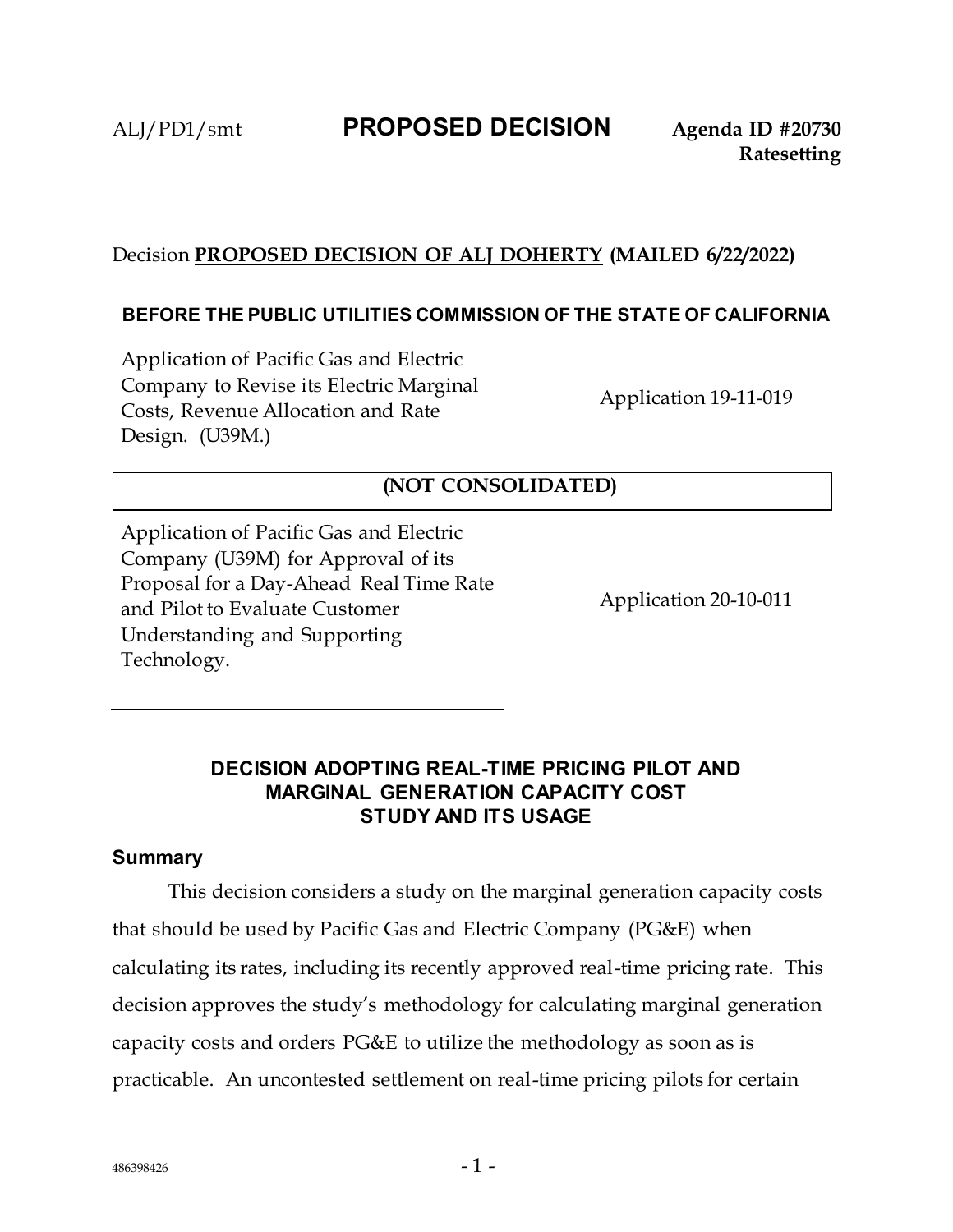customers of Pacific Gas and Electric Company is also considered by this decision and is approved without modification.

Application (A.) 19-11-019 is closed while A.20-10-011 remains open.

### **1. Background**

Decision (D.) 21-11-016 in Application (A.) 19-11-019 disposed of most substantive issues in the General Rate Case Phase 2 application of Pacific Gas and Electric Company (PG&E). Two other decisions, D.20-09-021 and D.22-03-012, addressed some of the remaining issues in the proceeding. However, real-time rate design is an issue that remains outstanding in A.19-11-019, and this issue requires resolution before the proceeding can be closed. PG&E and several other parties to A.19-11-019 filed a motion to adopt a joint settlement on outstanding real-time pricing issues (RTP settlement) on January 14, 2022. On March 15, 2022, PG&E served a study (hereinafter Marginal Generation Capacity Cost MGCC study) by several parties to A.19-11-019 outlining a proposed methodology to be used to generate an hourly marginal generation capacity cost price signal for the rate designs set out in the RTP settlement. A corrected version of the MGCC study was served on March 17, 2022 in A.19-11-019.

In parallel, a separate PG&E rate design proceeding (A.20-10-011) was also considering the question of how best to calculate PG&E's marginal generation capacity costs and apply those calculations to a new real-time pricing rate for non-residential customers providing charging services to electric vehicles, approved by the Commission in D.21-11-017.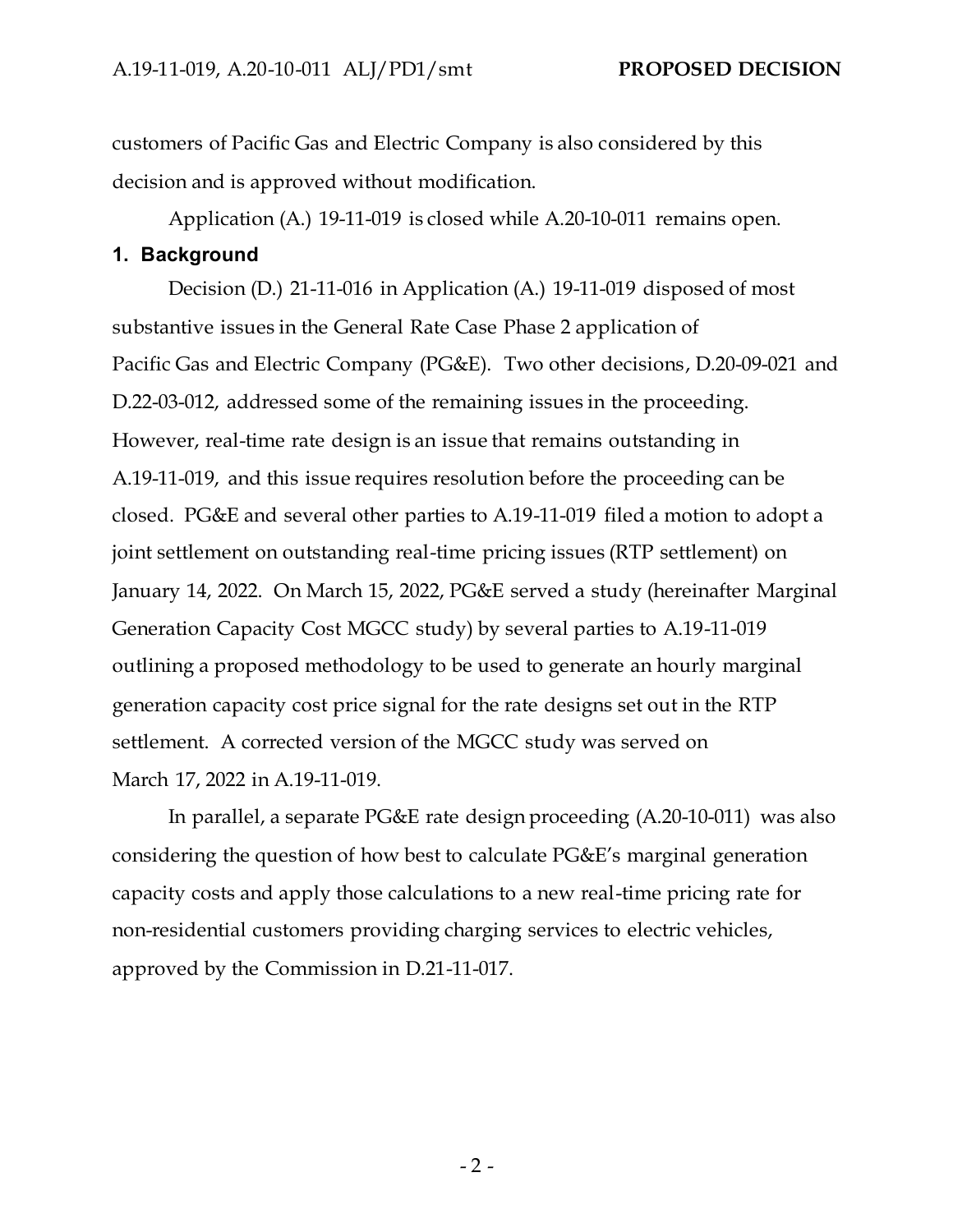On March 15, 2022, PG&E served the MGCC study as Exhibit PG&E-24 in A.20-10-011.<sup>1</sup> A corrected version of the MGCC study was served on March 17, 2022. As noted above, this service of identical copies of the MGCC study took place simultaneously in A.19-11-019 and A.20-10-011.

This decision now considers the questions of whether to approve the RTP settlement in A.19-11-019, and whether to adopt the MGCC study as a basis for calculating marginal generation capacity cost price signals in real-time rates approved by this decision and D.21-11-017.

### **2. Real-Time Pricing Options for PG&E Customers**

While D.21-11-017 in A.20-10-011 approved a real-time pricing (RTP) structure for certain PG&E customers that provide electric vehicle charging services, a real-time rate design for other PG&E customers remains an outstanding issue to be resolved in A.19-11-019. Parties to A.19-11-019 filed voluminous testimony on RTP issues, and on January 14, 2022 a motion to adopt the RTP settlement was filed and served in A.19-11-019. Evidentiary hearing was held on January 26, 2022 in order to gather more information from the settling parties on the detail of the RTP settlement.

The RTP settlement is uncontested, and is signed by the Agricultural Energy Consumers Association (AECA), the California Large Energy Consumers Association (CLECA), the California Solar and Storage Association (CALSSA), Enel X North America, Inc. (Enel X), the Energy Producers and Users Coalition (EPUC), the Federal Executive Agencies (FEA), the Public Advocates Office at the California Public Utilities Commission (Cal Advocates), the Small Business Utility Advocates (SBUA), and PG&E.

<sup>1</sup> The MGCC study appears as Exhibit PG&E-RTP-7 in A.19-11-019.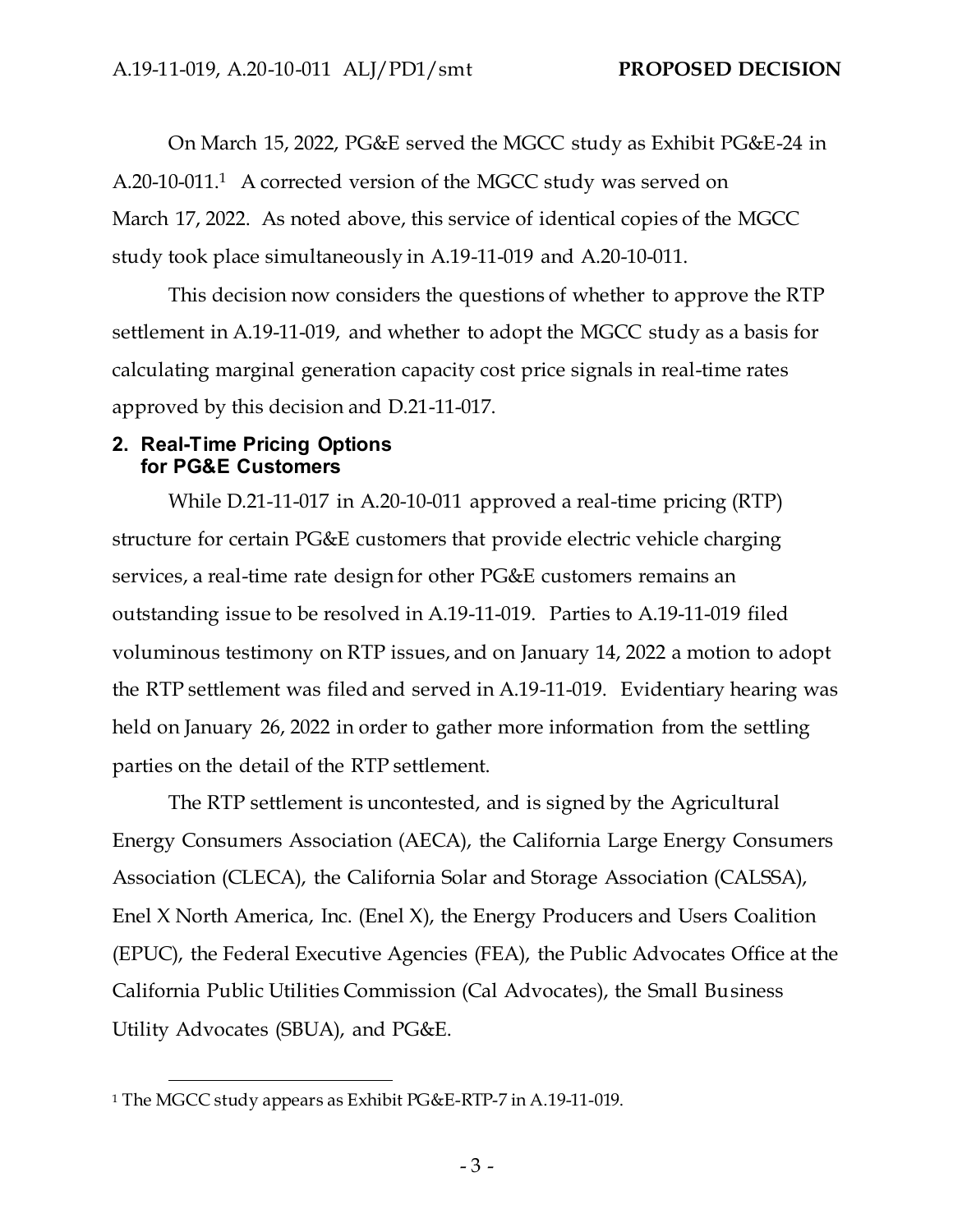The RTP settlement proposes a real-time pricing rate structure, for certain PG&E customers, with the following characteristics.

## **2.1. RTP Pilot Eligibility**

Opt-in real-time pricing pilots would be available to bundled PG&E customers on B-20 (large commercial), B-6 (small commercial), and E-ELEC (residential) rates. Participation by unbundled PG&E customers on those rates would depend on Community Choice Aggregator (CCA) participation in the pilots. There would be no cap on the number of customers on those rate schedules that may enroll.<sup>2</sup>

Once the first real-time pilots (referred to as Stage 1 pilots in the RTP settlement) have begun, PG&E may file a Tier 1 Advice Letter to add any of the following additional commercial rates to the Stage 1 pilots: B-19, B-19 S, B-19 R, B-20 S, or B-20 R. PG&E would only do so if it determines that it is logistically feasible to include these other rate schedules.

Bundled net energy metering (NEM) customers would be eligible to participate in the pilots, and would have their generation export compensation vary by hour even if the generation price is negative (which would result in a generation-related charge, and not a credit).<sup>3</sup> Pilot participants with energy storage systems between one kilowatt (kW) and 10 kW, that are not separately metered, would be required to agree to work with PG&E to convey hourly charge and discharge data on a monthly or quarterly basis. CALSSA would encourage energy storage companies to use their best efforts to automate

<sup>2</sup> Transcript at 1034-1036, 1038.

<sup>&</sup>lt;sup>3</sup> Eligibility for NEM customers taking service on any NEM tariff potentially revised by the Commission subsequent to the issuance of this decision would be determined through an Advice Letter process initiated by PG&E.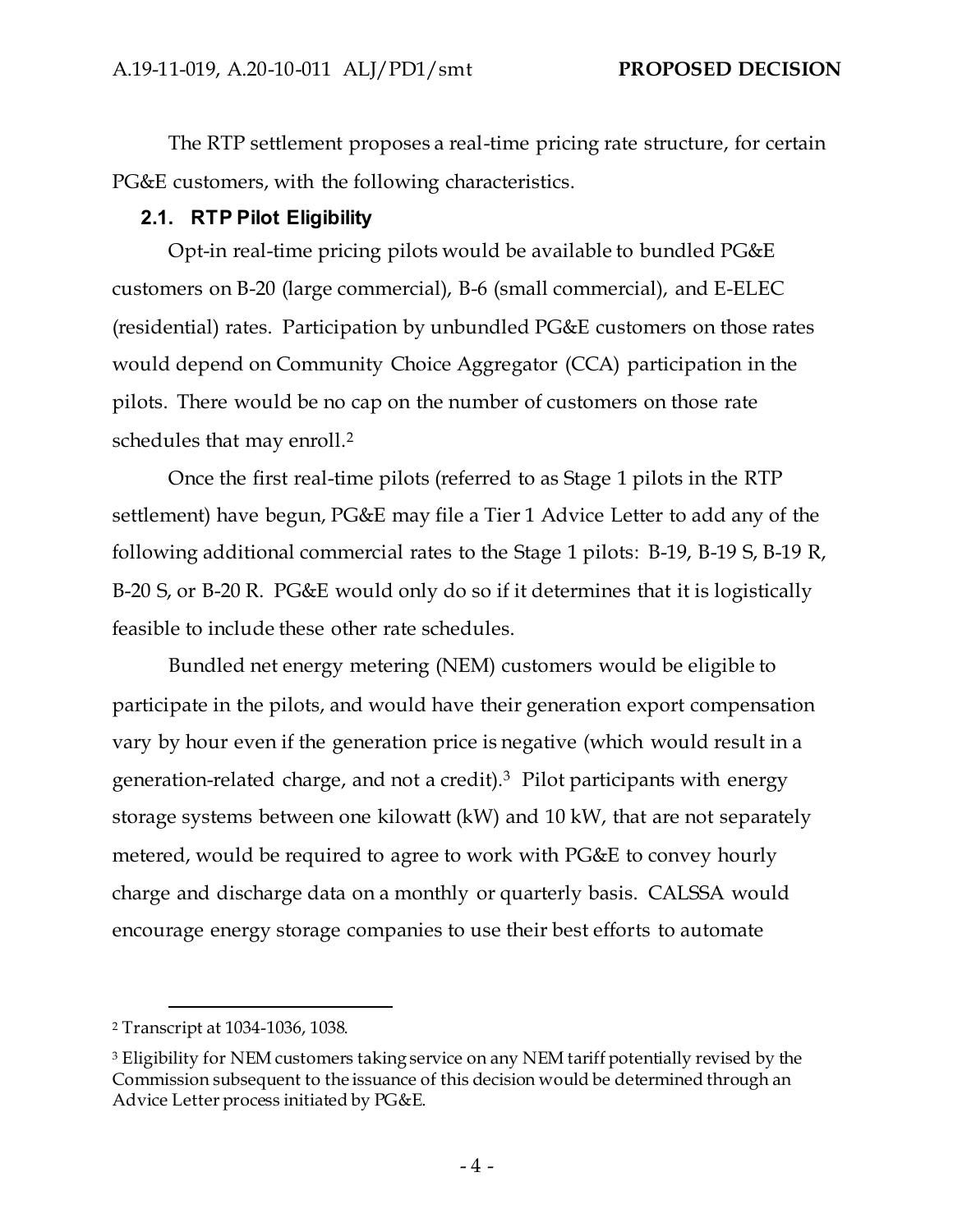transmittal of customer-level hourly charge and discharge data monthly, or more frequently if possible. For pilot participants with battery systems having capacities greater than or equal to 10 kW, the same metering already addressed in the NEM successor tariff would be used for the Stage 1 pilots.

Customers enrolled in Stage 1 pilots would not be allowed to participate in certain other load management programs administered by PG&E, including demand response programs that are dispatched, or otherwise based, on day-ahead price signals or have energy-based payments, or programs that are dispatched based on day-of conditions such as the Base Interruptible Program, or programs that have day-of options such as Emergency Load Reduction Program established by the Commission in Rulemaking (R.) 20-11-003.

However, the RTP settlement does allow for future revision of this limitation, and proposes that the issue of "dual participation" between day-ahead RTP rates and day-of demand response programs would be considered in the Interim Evaluation Report described in Section 2.2 below. If PG&E determines it is able to mitigate some of the technical difficulties in doing so, PG&E would permit limited dual participation on the Base Interruptible Program and/or the day-of option for Emergency Load Reduction Program and the Stage 1 pilot to further evaluate impacts, including: 1) isolating ex-post and ex-ante load impacts from dual participants so they can be correctly attributed to each program, 2) Base Interruptible Program resource forecasting and counting, 3) double compensation, and 4) generation revenue over- and/or undercollection.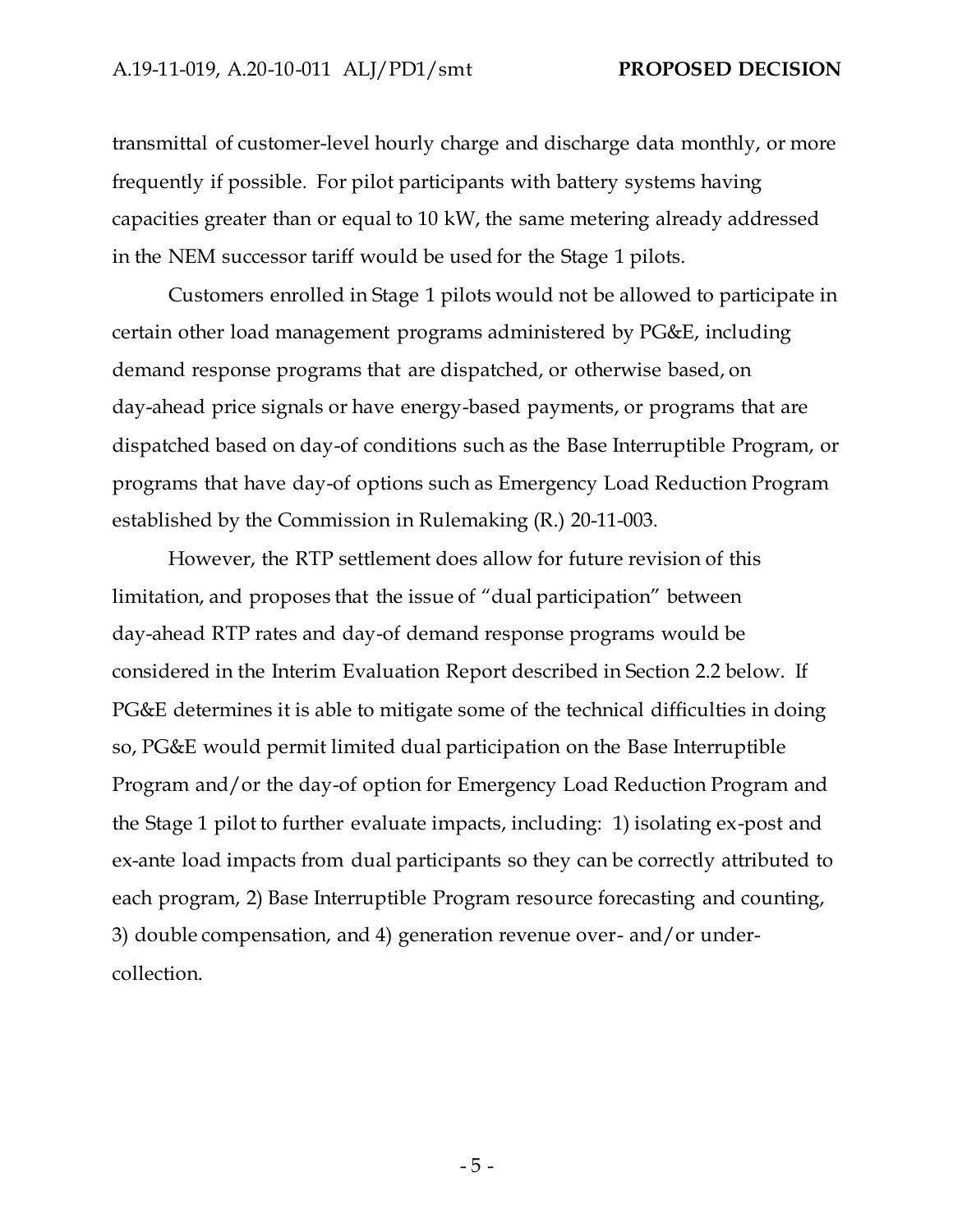#### **2.2. RTP Pilot Duration**

The Stage 1 pilots would have a duration of 24 months, subject to potential extension after the Commission reviews the Interim Evaluation Report regarding the first 12 months of Stage 1 pilot operations.

The Interim Evaluation Report would be submitted as part of a Tier 2 Advice Letter 18 months after the targeted launch date of October 1, 2023 for the Stage 1 pilots. That Advice Letter would also include a recommendation as to whether the Commission should extend one or more of the Stage 1 pilot rates, either as is or with minor modifications, beyond the original 24-month period.

If the Commission does not approve that Advice Letter in a timely fashion, the Stage 1 pilots would be extended for an additional 90 days to allow PG&E adequate lead-time to complete its notifications to customers of the revised date on which they may be returned to their otherwise applicable underlying tariff.

#### **2.3. RTP Pilot Enrollment**

PG&E would begin to offer opt-in enrollment by October 1, 2023 for eligible customers. No Stage 1 pilots would be launched during the summer season (June 1 to October 1) of any year. Eligible customers would be allowed to enroll in any of the Stage 1 pilot rates at any time during the 24-month duration of the Stage 1 pilots.

Consistent with PG&E Electric Rule 12, Stage 1 pilot participants who de-enroll from a Stage 1 pilot would not be eligible to re-enroll until at least 12 months have elapsed. A customer's initial enrollment in a Stage 1 pilot would not be considered to constitute a "rate change" for purposes of PG&E's Electric Rule 12. However, a residential customer that receives a Smart Panel incentive when joining a Stage 1 pilot will be considered to have made a "rate change" if

- 6 -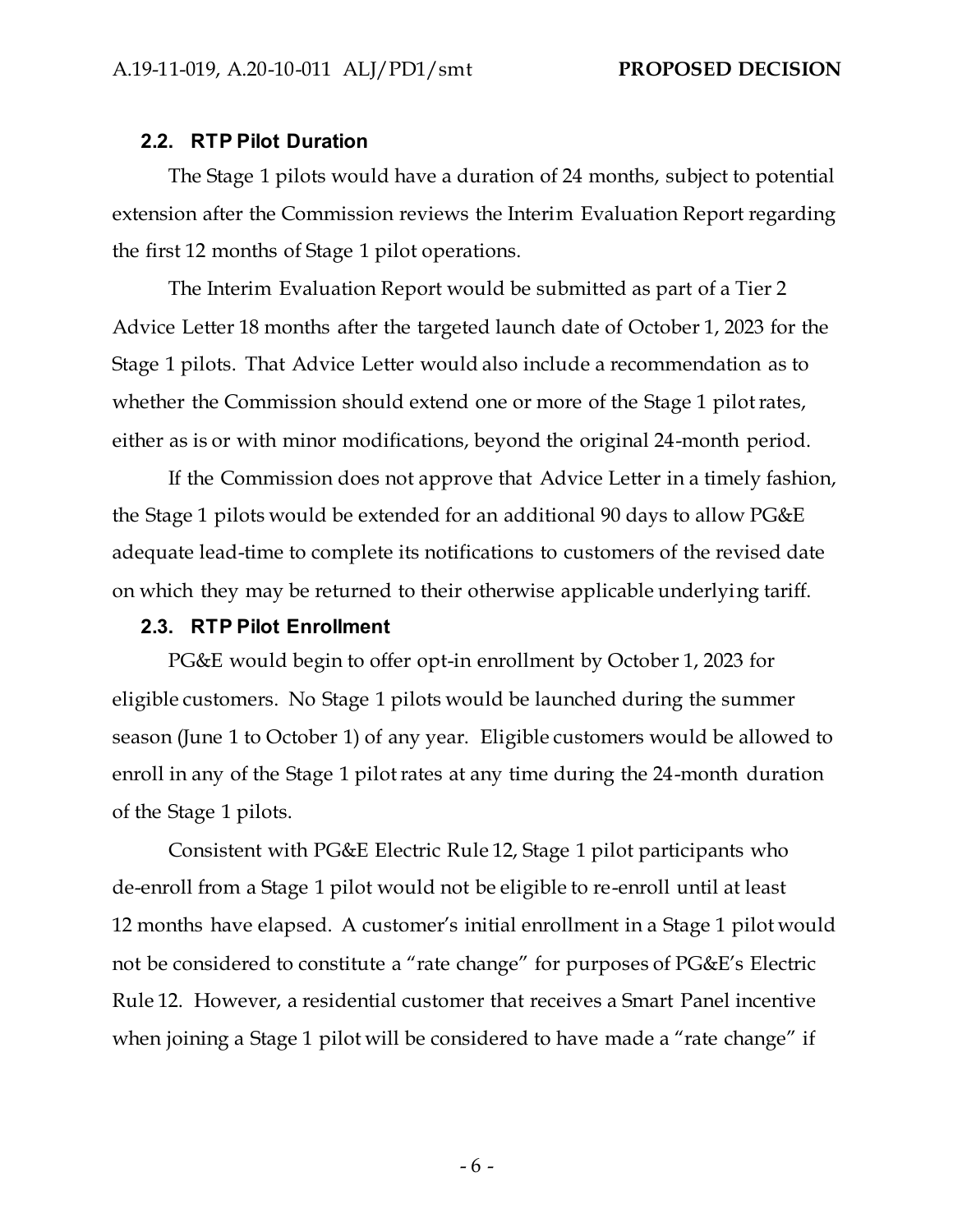the customer seeks to de-enroll during the first year of their participation in the Stage 1 pilot.

#### **2.4. RTP Rate Design**

The real-time element of the Stage 1 pilot rates would replace the generation component of the customer's otherwise applicable rate schedule. The remaining transmission, distribution, Public Purpose Program and other charges and taxes would remain the same as the otherwise applicable underlying rate.

The real-time generation component to be used in the Stage 1 pilots would include: 1) a Marginal Energy Cost (MEC) price signal, 2) a Marginal Generation Capacity Cost (MGCC) price signal, and 3) a Revenue Neutral Adder (RNA).

With respect to the MGCC element, the RTP settlement wishes it to be based on the MGCC study and that it be identical to the MGCC element to be used for the electric vehicle charging real-time rate at issue in A.20-10-011.

The RNA is designed to make the forecasted annual generation revenue collected under the three Stage 1 pilot rates revenue neutral to the base schedule, which would help ensure that customers participating in the Stage 1 pilots contribute to the overall responsibility for generation revenue in their respective customer class. The RNA would also include the Power Charge Indifference Adjustment rate element, if applicable.

The methodologies for calculating the MEC and MGCC elements of the real-time rates would not change between general rate case (GRC) cycles, but the MEC and MGCC price signals themselves may change depending upon whether the Commission changes PG&E's approved marginal costs in the future. If revenue requirements change between GRC cycles, equal cents per kilowatt-hour adjustments will be made to the RNA to ensure that the real-time rate remains revenue neutral.

- 7 -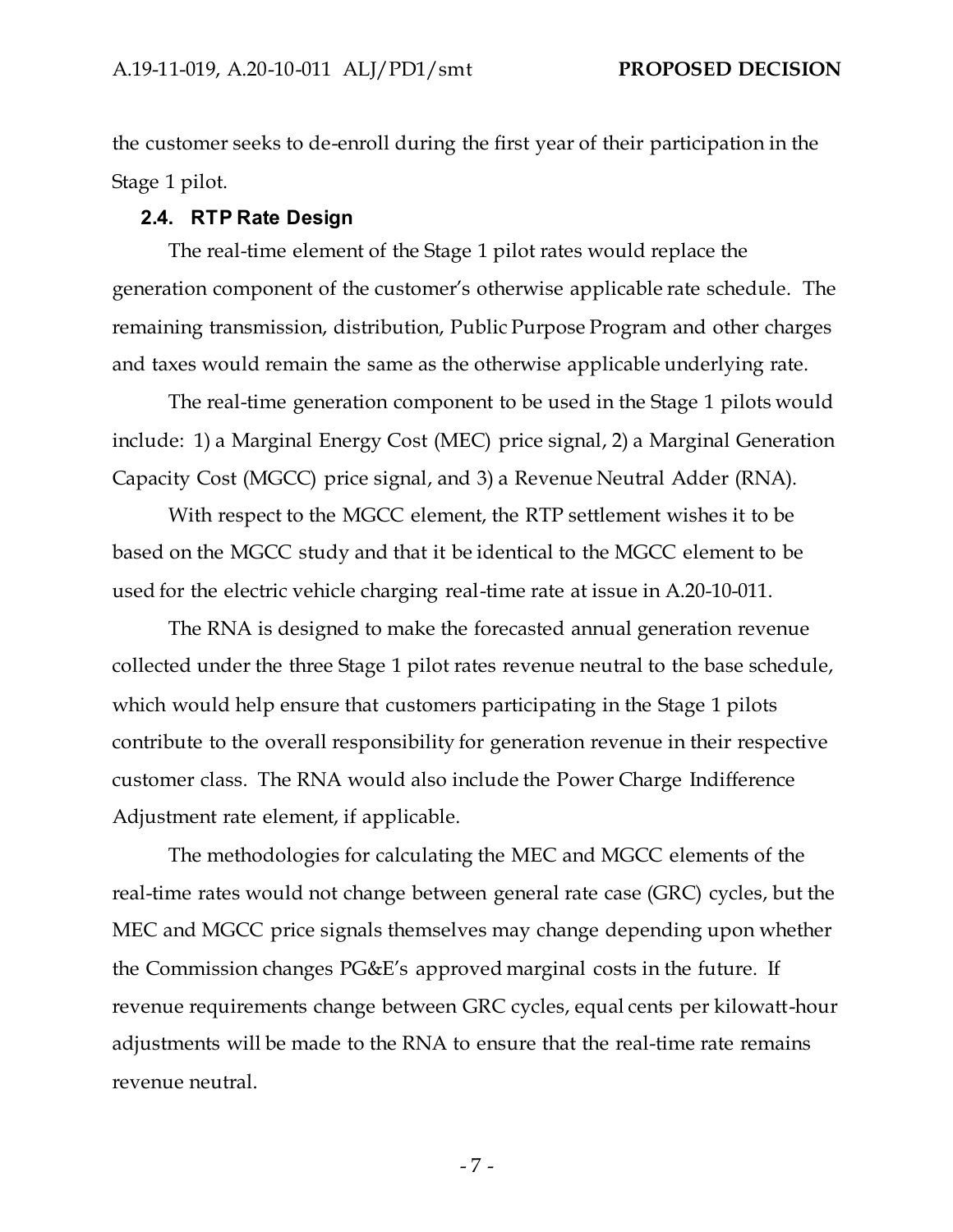## **2.5. Potential for Under-Collection or Over-Collection of Generation Revenue**

The RTP settlement grants that it will be difficult to calculate the amount of over-collection or under-collection of generation revenue from Stage 1 pilot participants, and therefore proposes to track and study generation costs and generation revenues over the course of the Stage 1 pilots, with no predefined mitigation or revenue recovery procedures.

PG&E would study over- and under-collection during the Stage 1 pilots and attempt to differentiate between over- and under-collection structural effects (*i.e*., due solely to enrollment and disenrollment) and rate-induced changes in customer energy use. PG&E would also track each pilot customer's load profiles, both before and after they began participating in any of the Stage 1 pilots' rates and compare them to performance under non-RTP rates as well as the aggregate load of customers not-participating in the Stage 1 pilots. PG&E would identify those elements of the Energy Resource Recovery Account balancing account that may not be attributable to an RTP rate and will measure possible double counting of annual energy and capacity costs in Stage 1 pilot customers' rates.

If the study results indicate material and systemic over- or undercollections, PG&E and/or other parties to the RTP settlement may file a proposal to modify the RTP rate either during the Stage 1 pilots, or after their conclusion.

## **2.6. Consumer Protections, Incentives, and Outreach**

The RTP settlement does not propose any particular consumer protections for commercial customers taking service on a Stage 1 pilot rate, other than the cap on the MGCC price per kilowatt-hour. However, for residential customers on a Stage 1 pilot rate, the RTP settlement proposes to protect those customers from unexpected bill increases by offering one year of bill protection.

- 8 -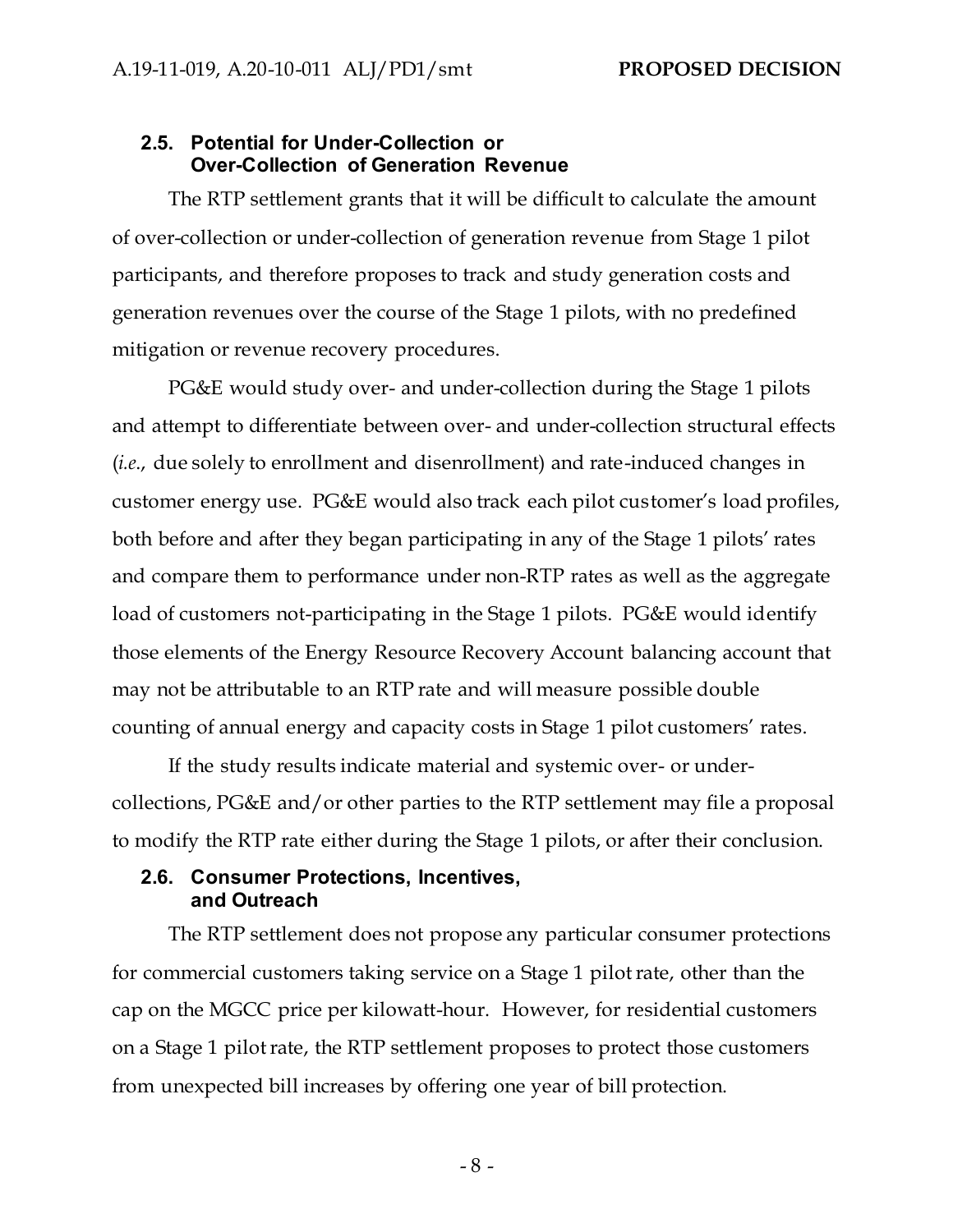Incentives would be tested for residential customers only on the Stage 1 pilot rate, with caps to control total costs. First, up to 1,000 residential participants would each be eligible for a \$300 participation incentive, to be paid out in thirds, as follows: 1) \$100 upon enrollment, 2) \$100 upon completion of the survey after the first year of operations, and 3) \$100 upon completion of the final survey at the end of the 24-month duration of the Stage 1 pilots. Second, there would be an additional incentive of \$1,625 to help a maximum of 250 residential participants install Smart Panel <sup>4</sup> technology, to be paid in two installments: approximately 75 percent of the Smart Panel incentive (\$1,225) will be paid at the beginning of the Pilot, with the remainder (\$400) to be paid upon the participating customer's completion of the first-year survey.

To facilitate enrollment, the RTP settlement proposes that PG&E would reach out to customers with energy management systems, energy managers, storage systems, electric vehicle charging, heat pump space heating and/or heat pump water heating, and/or (for commercial customers only) high consumption during peak load periods. It also proposes that PG&E make program-specific marketing content available upon request to third parties and CCAs.

### **2.7. RTP Pilot Research and Evaluation**

In conducting program evaluation, PG&E would engage qualified vendors to perform two measurement and evaluation studies: 1) an Interim Evaluation Report to be completed approximately 18 months after the Stage 1 pilots are launched, based on the available data from the first 12 months' operations of the

<sup>4</sup> According to the RTP settlement, Smart Panels allow customers to choose which loads to be powered at any time and control each individual household circuit. The research question addressed by the Smart Panel incentive is: "...rather than trying to find different [control] technologies for each of the major appliances in the home, is it easier [for a residential customer] to control [load] at the panel?" (Transcript at 1044.)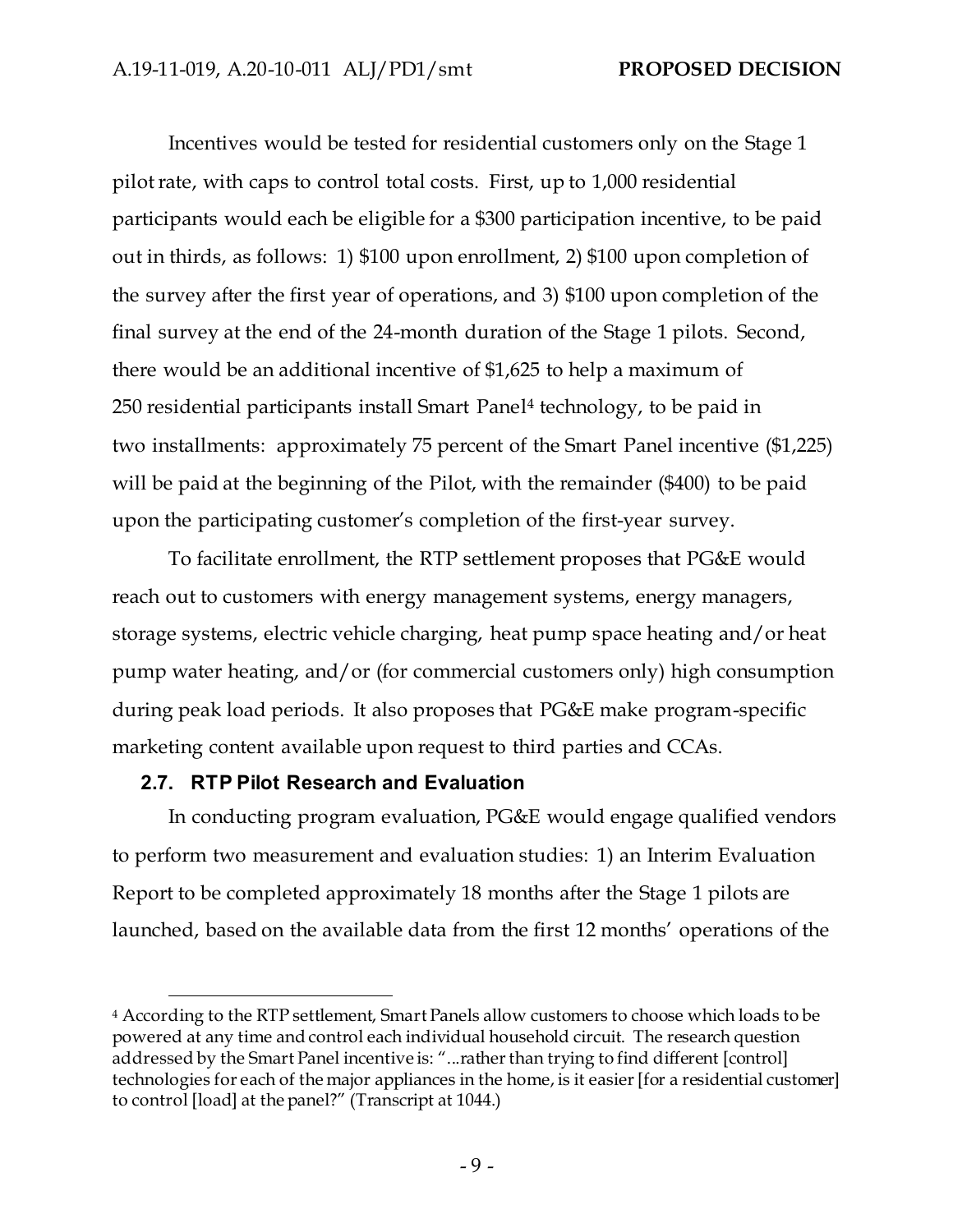Stage 1 pilots, and 2) a Final Evaluation Report, based on the full 24 months of pilot operations (whether extended or not).

With respect to metrics, the RTP settlement proposes using the metrics proposed by PG&E in testimony and holding a workshop to elicit interested parties' suggestions for further developing and recommending to the Commission metrics for measuring and evaluating the Stage 1 pilots.

Program costs would be reported on a cost-per-participant basis wherever possible. Program cost metrics will be tracked on a fixed as well as a variable basis. The RTP settlement acknowledges that some costs considered "fixed" may actually vary depending on the number of participants and may not be fixed if the program were scaled from a pilot to standard rate option. PG&E proposes to identify those types of costs by the completion of the Final Report.

The RTP settlement proposes that PG&E conduct an additional Customer Research Study into dynamic pricing rate design and customer preferences for residential, agricultural, and small business customers, as described in PG&E's rebuttal testimony. PG&E would conduct a workshop to further define the objectives and methods for this research on rate design and preferences.

#### **2.8. RTP Pilot Cost Recovery**

According to the RTP settlement, all development, implementation, and operating costs for the Stage 1 pilots, as well as for the separate Customer Research Study for residential, agricultural, and small commercial customers, would be recovered in distribution rates from all customers, allocated by the Equal Percent of Total revenue allocation method.

These costs would be tracked in the Dynamic and Real Time RTP Memorandum Account (DRTPMA) for recovery in a future application. PG&E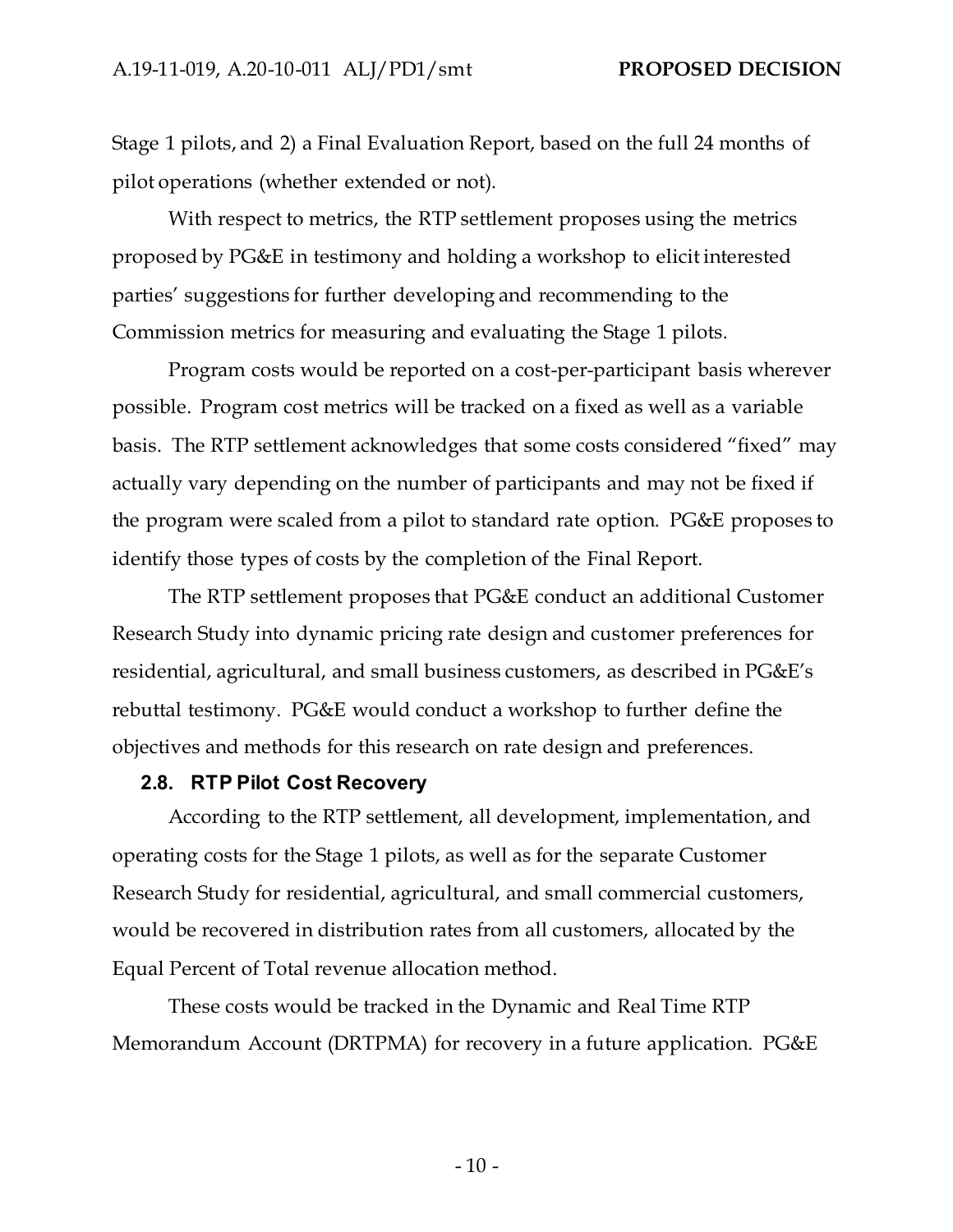would break out the costs for the Stage 1 pilots in A.19-11-019, and the RTP rate approved for commercial electric vehicle charging services approved in D.21-11-017. All recorded costs would be subject to a reasonableness review by the Commission. While an accurate estimate of total costs cannot be performed without knowing the bill protection costs that may be incurred, PG&E estimates that non-bill protection costs related to the Stage 1 pilots may amount to approximately \$15 million.<sup>5</sup>

### **2.9. Application of Article 12 of the Rules**

The Commission has long favored the settlement of disputes. Article 12 of the Commission's Rules of Practice and Procedure (Rules) generally concerns settlements. Pursuant to Rule 12.1(d), the Commission will not approve a settlement unless it is found to be reasonable in light of the whole record, consistent with law, and in the public interest. This standard applies to settlements that are contested as well as uncontested. The RTP settlement is uncontested.

## **2.9.1. Reasonableness in Light of the Whole Record**

The RTP settlement motion claimed that the RTP settlement was reasonable in light of the whole record as it represented a give-and-take among the parties after careful review of their respective positions on RTP issues.<sup>6</sup> The Comparison Exhibit attached to the motion also reveals that the terms of the RTP settlement are compromise positions between the various positions taken by the parties in their testimony.

<sup>5</sup> Motion to adopt RTP settlement at 15, fn 16.

<sup>6</sup> Motion to adopt RTP settlement at 3-4.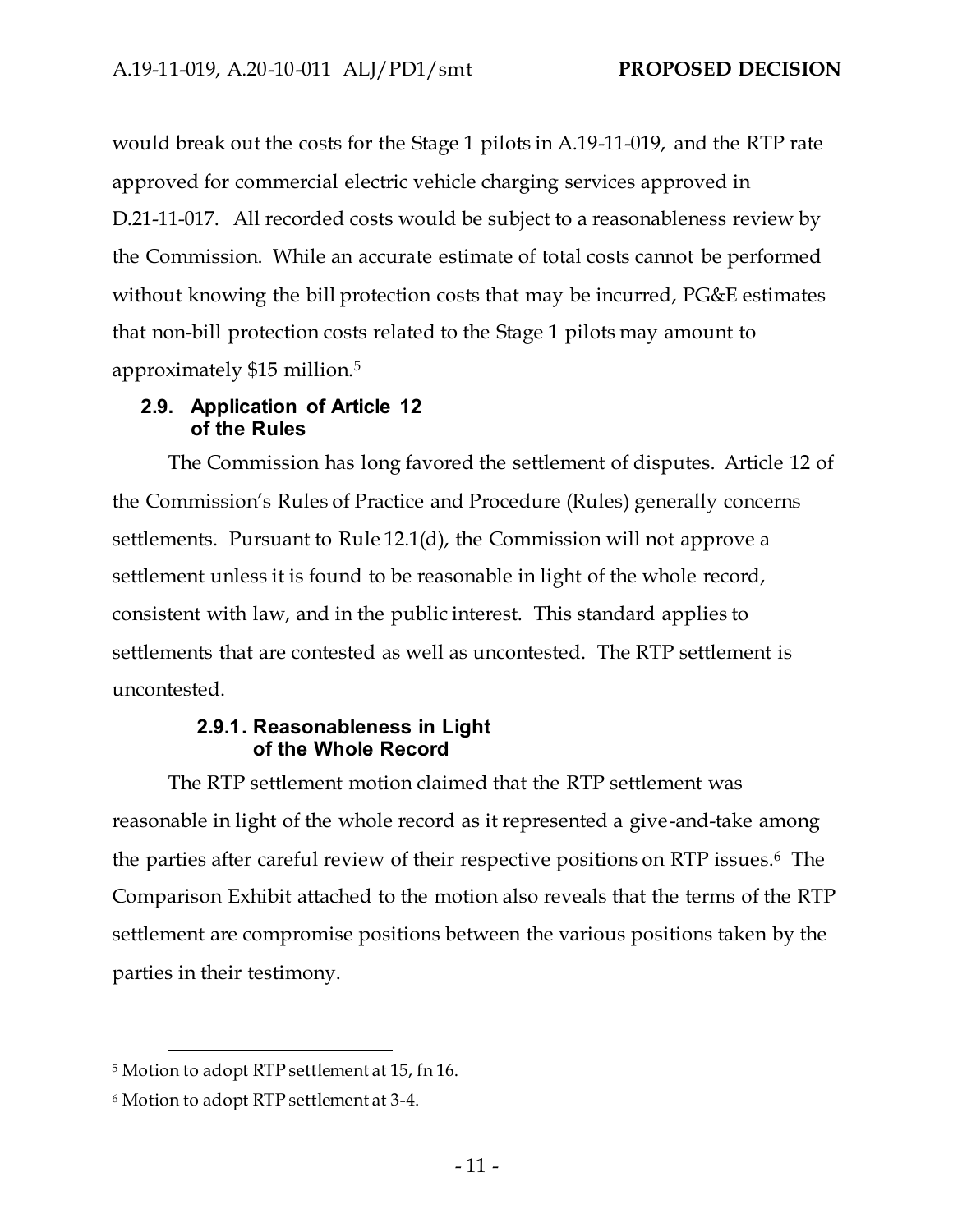The RTP settlement stated that the parties engaged in settlement negotiations for over one year, and that the settlement is a product of those efforts. While many issues were, in fact, uncontested, some contested issues included: 1) the number of rate schedules that should be included in the Stage 1 pilots and 2) which rates those should be. The selection of three rate schedules for inclusion – two commercial and one residential – reflects a compromise of litigated positions.

Another contested issue that the parties were able to settle was dual participation. PG&E originally proposed to prohibit all dual participation, while CALSSA and Enel X proposed to allow dual participation between the Stage 1 pilot and both the Base Interruptible Program and the Emergency Load Reduction Pilot. As a compromise, the RTP settlement initially prohibits dual participation while allowing PG&E to use the Interim Evaluation Report to discuss which dual participation challenges it believes can be sufficiently mitigated to allow potential testing of limited dual participation for Stage 1 pilot participants.

Given that the RTP settlement adopts positions that represent compromises of litigated positions on the record, this decision finds that the RTP settlement is reasonable in light of the whole record.

#### **2.9.2. Consistent with the Law**

The RTP settlement claimed that it was consistent with relevant statutes, Commission decisions, and public policy, including the Rate Design Principles adopted by the Commission in D.15-07-001. In particular, the RTP settlement proffered that its provisions would ensure that Stage 1 pilot residential rates are

- 12 -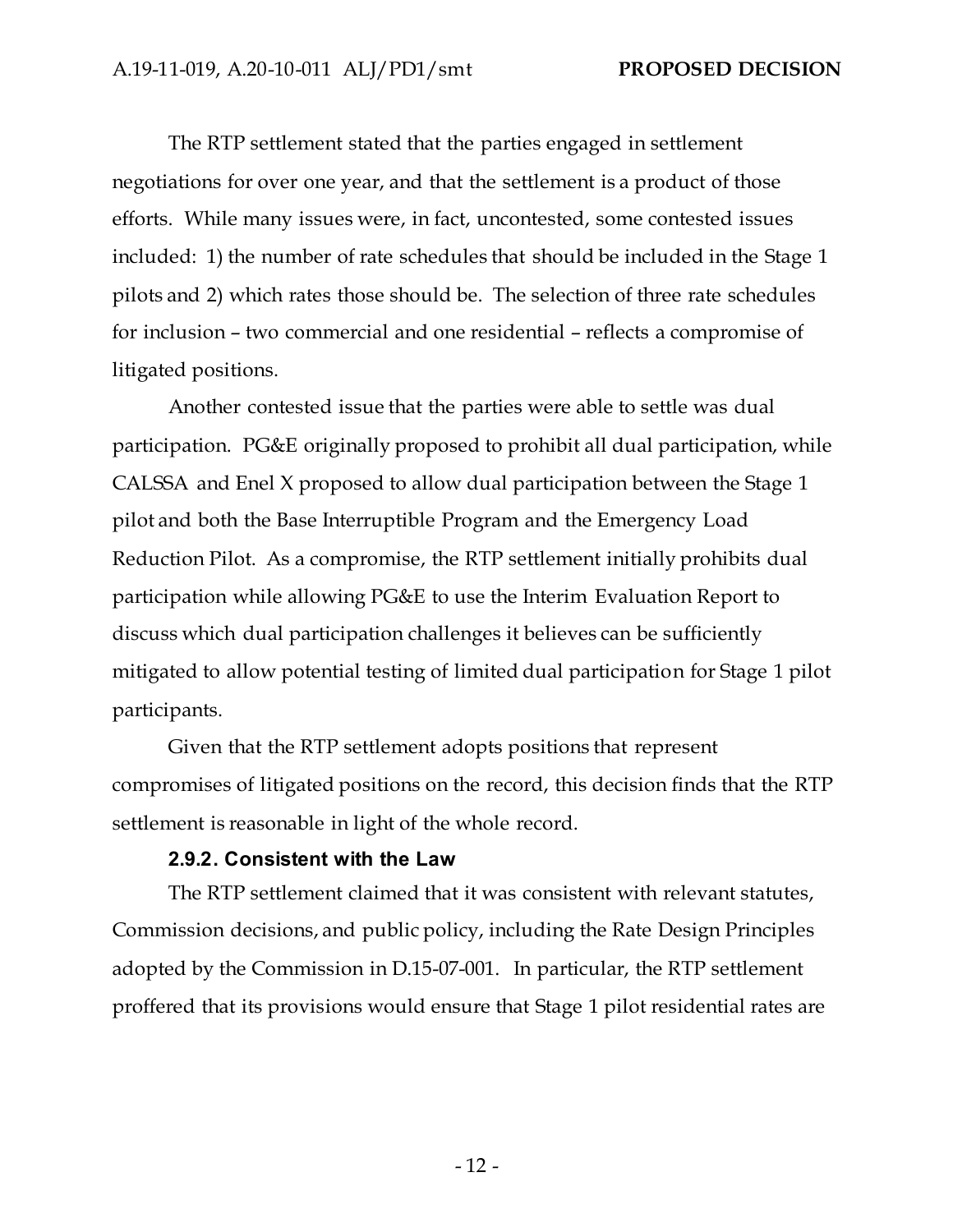aligned with the Commission's cost-of-service, affordability, and customer acceptance principles.<sup>7</sup>

No party disputed that the RTP settlement was consistent with the law and no inconsistency with the law is apparent. Therefore, this decision finds that the RTP settlement is consistent with the law.

## **2.9.3. Consistency with the Public Interest**

The RTP settlement indicated that it includes provisions for identifying potential under-collection and cross-subsidization concerns while allowing a limited Stage 1 pilot to proceed to gather key early learnings and hopefully deliver some initial greenhouse gas reduction benefits and generation cost savings as well and claimed that all of these are in the public interest.

The RTP settlement stated that limitations on the residential Stage 1 pilot result in a reasonable initial test on appropriate residential customers, while minimizing the incremental additional costs it adds to the Stage 1 pilots. As for rate design, the three RTP pilot test rates all focus on marginal generation costs, which are composed of MEC and MGCC. This approach would send a capacity price signal during the hours in which the grid is most stressed, in an effort to incent customers to reduce load in those hours. According to the RTP settlement, this could, eventually (once load shifting has been verified), yield reductions in the need to acquire as much battery storage generation capacity. If the RTP rates tested in Stage 1 are successful, the RTP settlement posits that the longer-term goal would be to reduce rates for all customers, and in the shorter term the RTP rate design's capacity price signal will help the grid to the extent that load is shifted out of those hours. The MGCC Research Study would provide

<sup>7</sup> Motion to adopt RTP settlement at 27.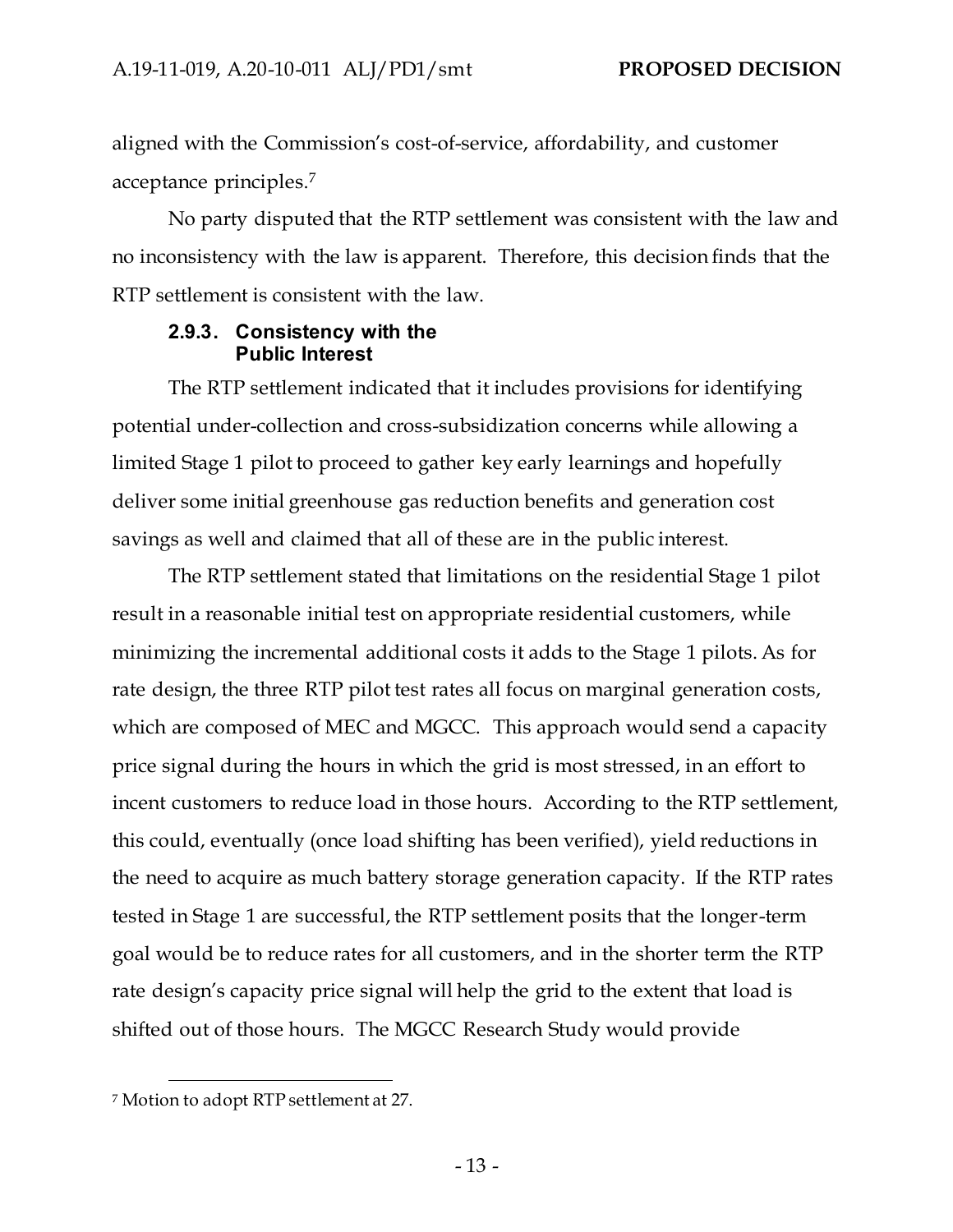information on the appropriate methodology to calculate a capacity cost that accurately signals grid stress in the day-ahead timeframe.

Normally, the Commission would consider the rate and bill impacts of a new rate design proposed by a settlement when assessing whether such a settlement was in the public interest. In this case, rate and bill impacts are unknown given that the rate will fluctuate on an hourly basis throughout the year, and complete illustrative rates are not provided. It appears that the RTP settlement attempted to mitigate rate and bill impacts for residential customers by applying a year of bill protection to those customers' bills, and for both residential and commercial customers by capping the marginal generation capacity cost signal in the rate. Because rate and bill impacts are unknown, and because the RTP settlement adopts certain mitigation measures for participating customers, this decision does not specifically evaluate rate and bill impacts of the proposed RTP rate when assessing whether the RTP settlement is in the public interest.

This decision agrees with the RTP settlement that the testing of real-time rate designs with the intent of reducing peak capacity costs faced by PG&E, and thereby reducing peak rates for all customers, is in the public interest.

#### **2.9.4. Approval of RTP Settlement**

In light of the findings laid out previously, this decision finds that the RTP settlement is reasonable in light of the whole record, complies with the law, and is in the public interest. Therefore, this decision approves the RTP settlement and PG&E shall implement its provisions as soon as practicable.

#### **3. Marginal Generation Capacity Cost as a Real-Time Hourly Price Signal**

For both the real-time rates approved as part of the RTP settlement in A.19-11-019, and the real-time rates already approved by the Commission in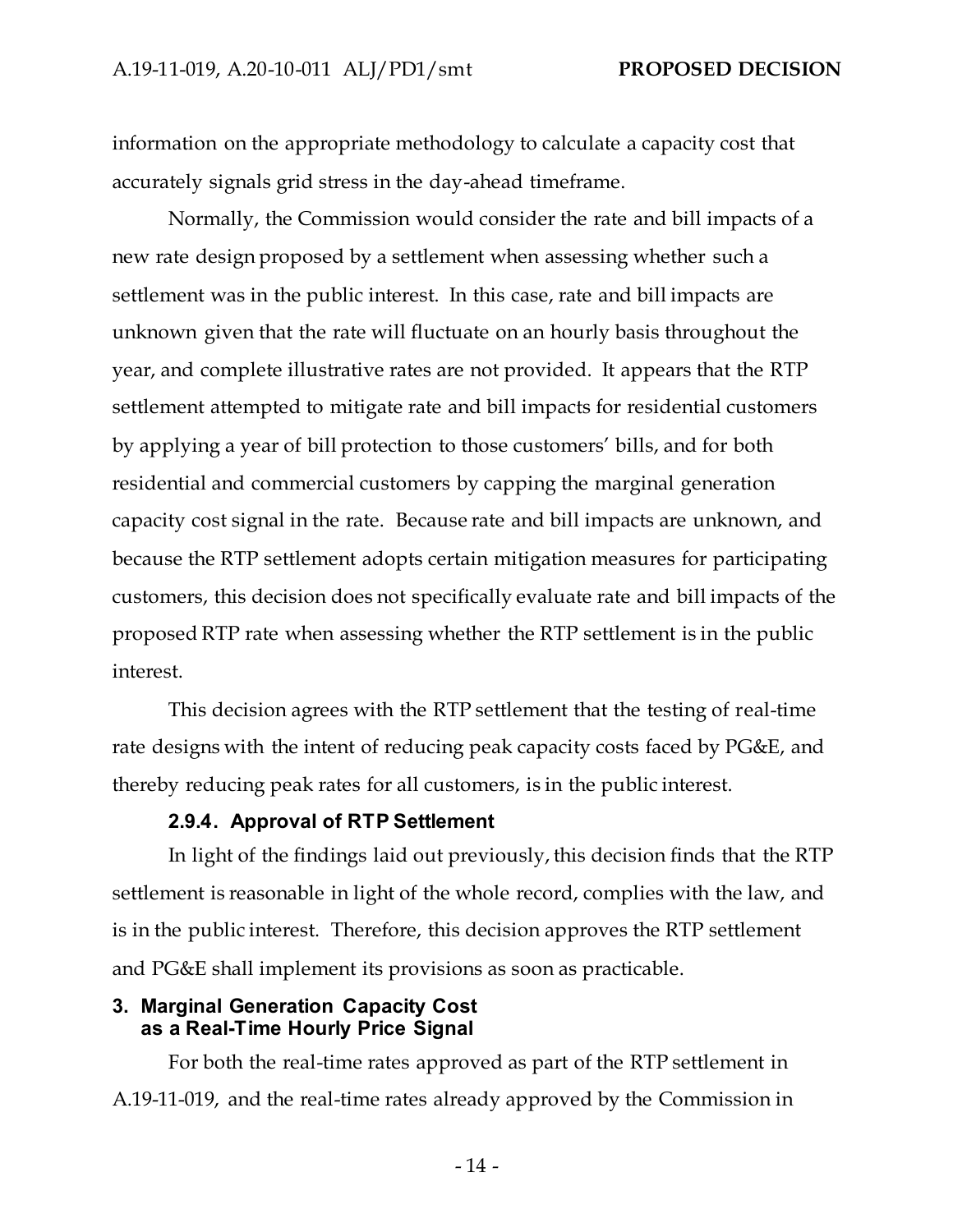D.21-11-017, it is necessary for the Commission to adopt a methodology for calculating the marginal generation capacity cost price signal in those rates.

## **3.1. MGCC Study**

As a result of a stipulation adopted in D.21-11-017, and consistent with related rulings, a subset of parties to A.19-11-019 gathered together and studied PG&E's marginal generation capacity costs to develop a methodology for calculating a marginal generation capacity cost price signal. These parties – consisting of PG&E, SBUA, Cal Advocates, CLECA, and Enel X (Stipulating Parties) $8$  – produced the MGCC study that was served in both A.19-11-019 and A.20-10-011 in March 2022. The scope of the MGCC study was to "analyze the relationship of the following variables to the condition of the [California Independent System Operator (CAISO)] grid: 1) hydro year conditions, 2) the definition and weighting of the hydro variable in the calculation of Adjusted Net Load (ANL), 3) CAISO restricted maintenance operations (RMO), 4) day-ahead CAISO Flex Alerts and CAISO Flex Alert Events, and 5) other CAISO warning and emergency events, 6) the Peak Capacity Allocation Factor (PCAF) threshold, and 7) the functional form of PCAF weighting above the PCAF threshold, using [Strategic Energy Risk Valuation Model (SERVM)] data that Energy Division would provide."<sup>9</sup>

The MGCC study's primary purpose was to "determine the fit between alternative formulations of hourly [marginal generation capacity cost]... and capacity shortfall (reliability) metrics. The primary purpose of a real-time

<sup>8</sup> This decision specifically recognizes the diligence and efforts of the following individuals that contributed to the MGCC study: Paul Chernick, Jan Grygier, Benjamin Gutierrez, Matt Kawatani, Ryan Mann, Louay Mardini, Vanessa Martinez, John D. Wilson, and Catherine Yap.

<sup>9</sup> Exhibit PG&E-20 in A.20-10-011 at 1-2.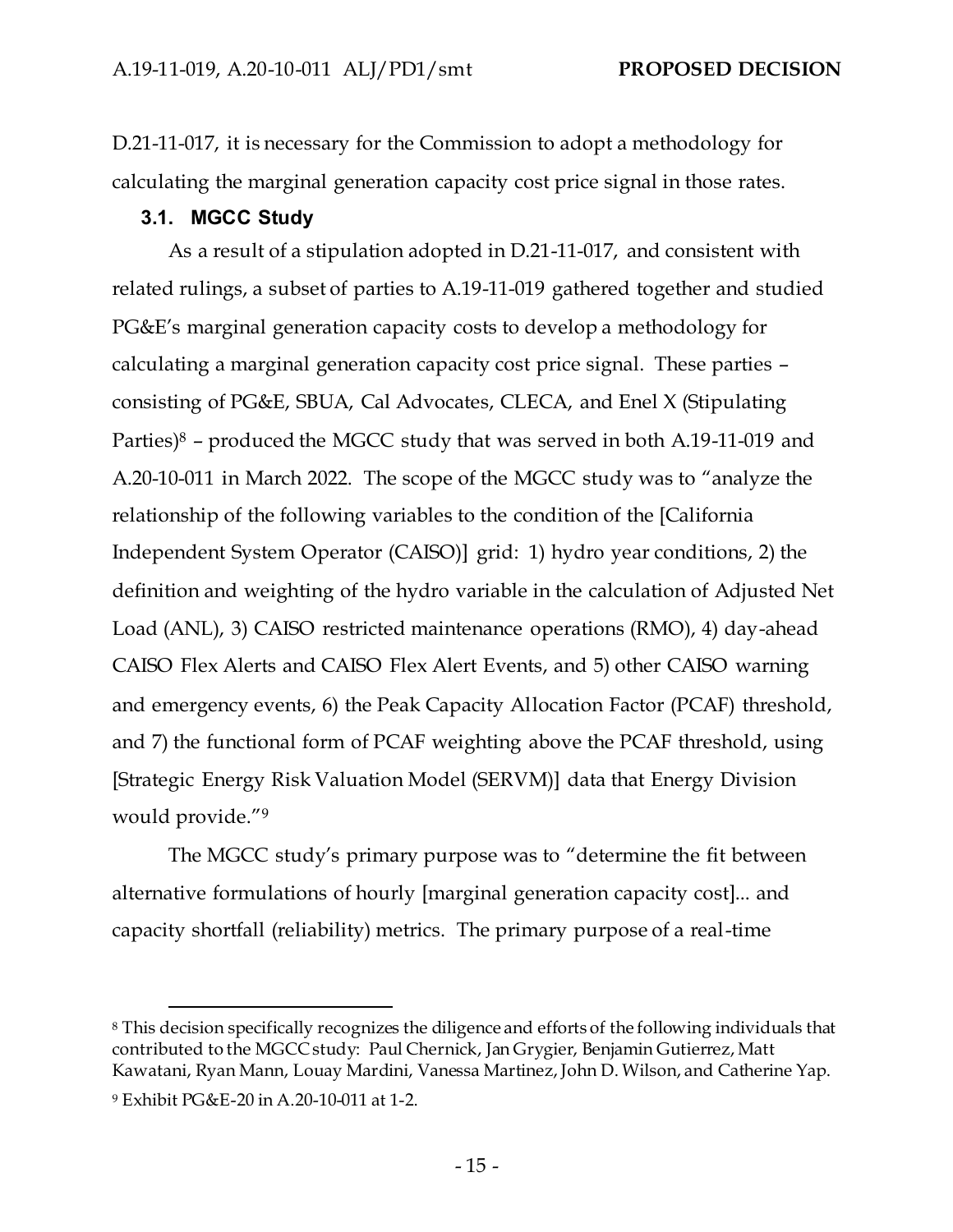capacity price signal is to accurately reflect temporal (hourly) variations to the risk that there will be insufficient capacity to serve demand – and thus variations in the capacity costs at the margin of serving incremental load."<sup>10</sup>

Commensurate with this purpose, the heart of the MGCC study served by the Stipulating Parties is a proposed methodology to calculate an hourly price signal for PG&E's new real-time rates that is based on an hourly calculation of PG&E's marginal generation capacity costs. This hourly price signal would increase greatly during times of severe grid utilization, subject to a cap on the maximum rate to be charged, based primarily on the adjusted net load that is forecasted by CAISO the day ahead for a given hour the following day.

The actual equation proposed by MGCC study for calculating a marginal generation capacity cost price signal for PG&E's real-time pricing rates is as follows: PCAF-S(ANL<sub>T</sub>) = H / (1 + exp(A – B \* ANL<sub>T</sub>)) + E \* Flex Alert. The MGCC study further explains that:

- PCAF-S(ANL<sub>T</sub> < 27,713) = 0 (i.e., the PCAF-S curve begins at CAISO-wide  $ANL<sub>T</sub>$  of 27,713 megawatts)
- ANL<sub>T</sub> is normalized using the formula (ANL<sub>T</sub> Min)/(Max – Min), where Min/Max are the minimum/maximum  $ANL<sub>T</sub>$  values in the dataset. The normalized values of  $ANL<sub>T</sub>$  used in the equation range from 0 to 1.
- E (event-based adder) =  $$0.25$
- H (maximum price contribution from the hourly PCAF-S function of adjusted net load) = \$1.097
- $A = 18.78$
- $B = 23.72$

<sup>10</sup> Exhibit PG&E-20 in A.20-10-011 at 5.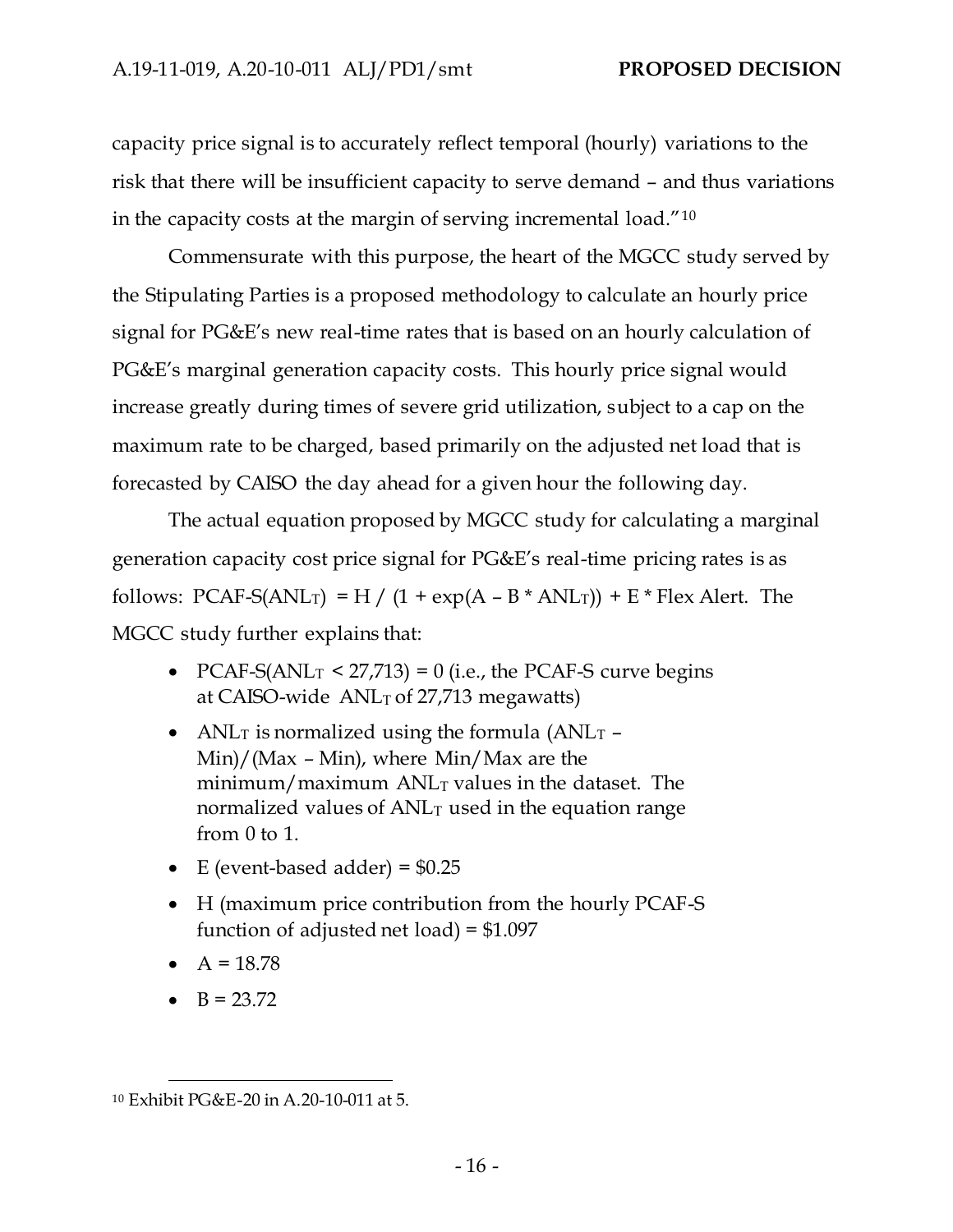- The hourly price is determined using the variables H (maximum price contribution from the hourly PCAF-S function of adjusted net load) and E (event-based adder), which are optimized to recover the total PG&E marginal generation capacity cost of \$90.35/kilowatt-year in an average year
- Variables A and B are determined using logistic regression using historical data

The MGCC study noted that the specific values for H, A, B, and L may be updated by PG&E prior to program launch, reflecting additional historical data or any updates to the marginal generation capacity price of \$90.35/kilowatt-year, using the methods described in MGCC study. The value for E should only be updated if the CAISO updates the penalty price for ancillary services shortages.<sup>11</sup>

The Stipulating Parties make some adjustments to the CAISO net load figure in order to more accurately forecast hours of extreme grid stress, including: 1) using forecasted high temperatures in Pacific Northwest and Phoenix to help predict if generation resources throughout the western United States are expected to be less available for use by PG&E customers in a given hour, and 2) including a CAISO Flex Alert event "adder" of \$0.25/kilowatt-hour (kWh) to account for other factors that may create stress in the grid and influence CAISO decisions to call Alerts, Warnings, and Emergencies (AWE) notification events. The Stipulating Parties also argue that this AWE adder leverages extensive publicity around CAISO Flex Alerts.<sup>12</sup>

In choosing a recommended marginal generation capacity cost pricing formula, the Stipulating Parties claimed that they considered both the accuracy of the signal (in terms of aligning with CAISO AWEs, which indicate

<sup>11</sup> Exhibit PG&E-25 in A.20-10-011 at 9.

<sup>12</sup> MGCC Study at i.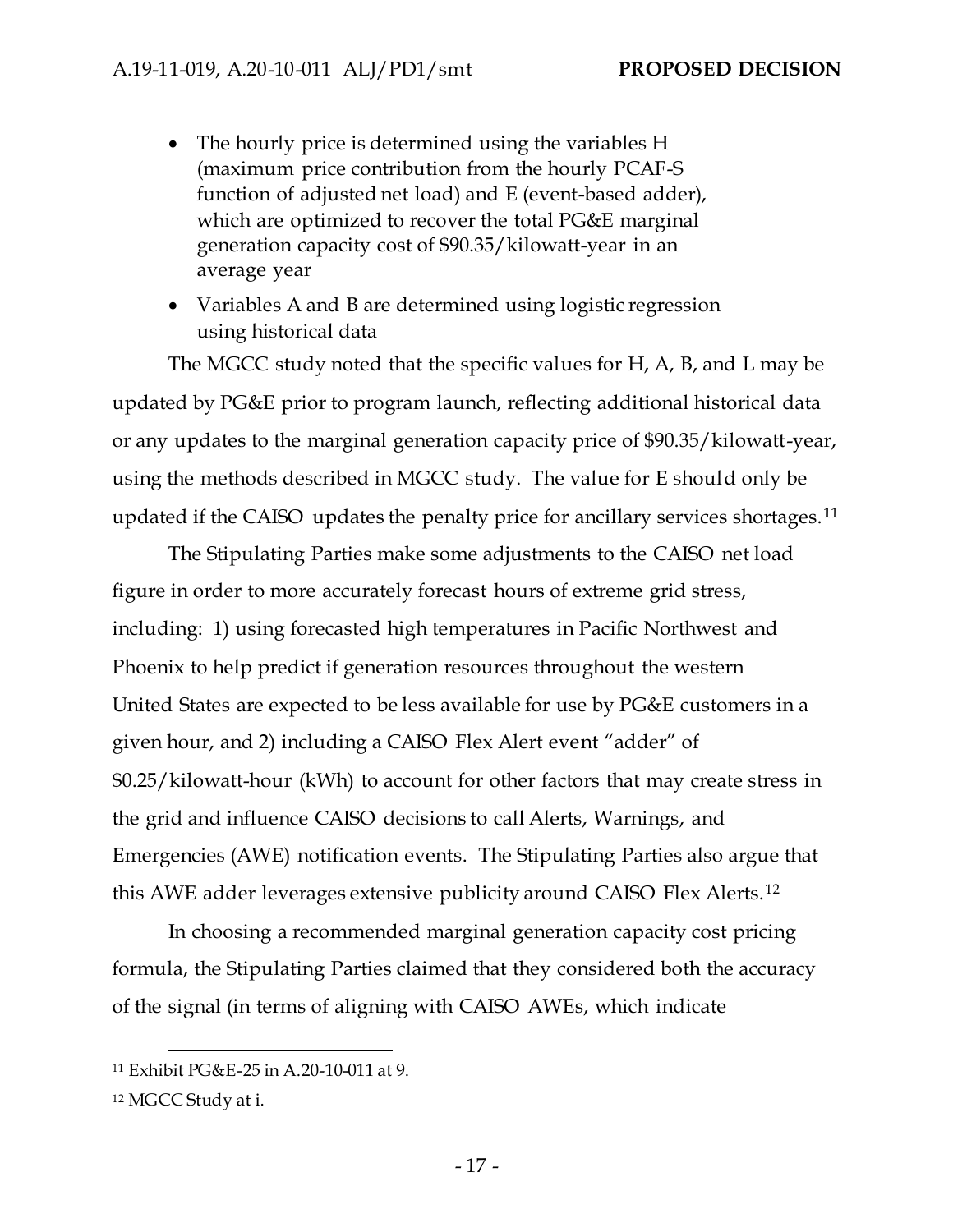operationally times of high grid stress), as well as the year-to-year variability expected under various versions of the marginal generation capacity cost price signal. The Stipulating Parties argued that some of the benefits of the recommended marginal generation capacity cost pricing formula are:

- Non-zero marginal generation capacity cost prices at lower adjusted net loads
- A maximum hourly marginal generation capacity cost price component (rather than increasing indefinitely at higher and higher net loads)
- Lower year-to-year revenue variability, which should lower the likely magnitude of revenue over- and undercollections.

In terms of hypothetical bill impacts, the Stipulating Parties stated that they evaluated potential bill impacts on a prototypical medium to large commercial customer (*i.e*., a Schedule B-6 customer). The real-time rate "would not substantially increase year-to-year variability in a customer's bill and it would provide a meaningful enhancement to the customer's 'profit' from use of a battery storage device."<sup>13</sup>

The MGCC study also recommended that the working group that produced the study be reconvened in the future, once evaluation of PG&E's real-time pricing rates has been completed, to re-evaluate the marginal generation capacity cost pricing formula.

Given the nature of the proposed marginal generational capacity cost pricing methodology, and the purported advantages of the approach, the Stipulating Parties recommended that the Commission adopt the proposed methodology as described in the MGCC study. No party to either A.19-11-019 or

<sup>13</sup> MGCC Study at ii.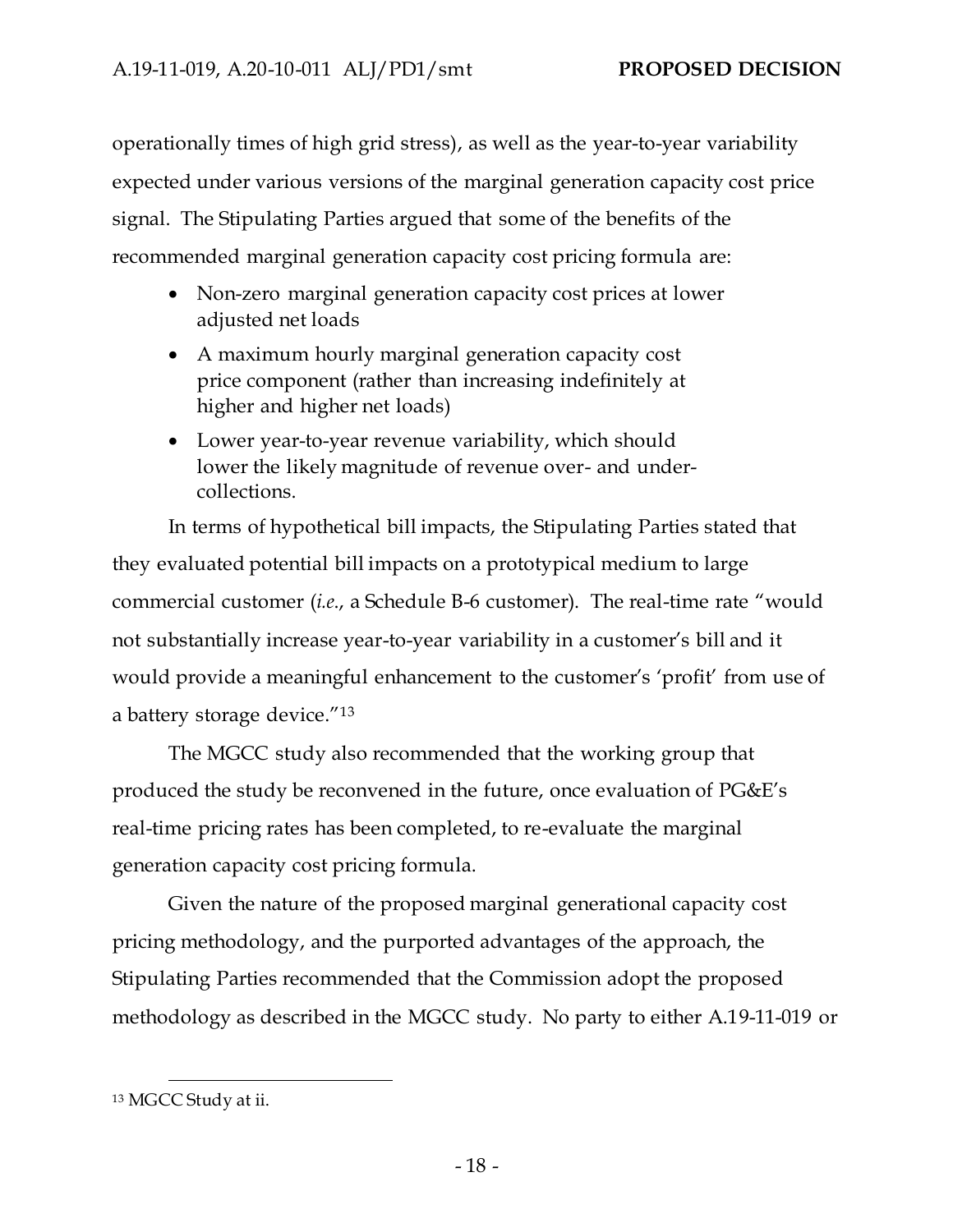A.20-10-011 objected to the marginal generation capacity cost pricing methodology and proposal as described in the MGCC study.

## **3.2. Joint Stipulation on MGCC-related Issues**

Subsequent to the service of the MGCC study, the Stipulating Parties filed a motion in A.20-10-011 on April 13, 2022 to accept a joint stipulation on marginal generation capacity costs (April 13 joint stipulation) in lieu of testimony on the issue. The April 13 joint stipulation is identified as Exhibit PG&E-25 in A.20-10-011 and Exhibit PG&E-RTP-8 in A.19-11-019.

The April 13 joint stipulation recommended that the Commission adopt the MGCC study's methodology for calculating an hourly marginal generation capacity cost signal. It asserted that the MGCC study was a result of "a collaborative, [consensus-based] research effort spanning five months after initial data collection, with 21 meetings held between October 18, 2021 and March 10, 2022. MGCC Study Participants devoted considerable resources to addressing the following issues:

- Finding and vetting historical load and generation data
- Vetting AWE data from the [CAISO]
- Finding and vetting forecast data concerning load, generation and various measures of grid stress in outputs from the Energy Division's [SERVM data]
- Finding the historical measures of net load that best correlate with AWE data
- Examining the nexus between [a marginal generation capacity cost] signal and customer communications related to CAISO-declared AWEs."<sup>14</sup>

<sup>14</sup> Exhibit PG&E-25 in A.20-10-011 at 3-4.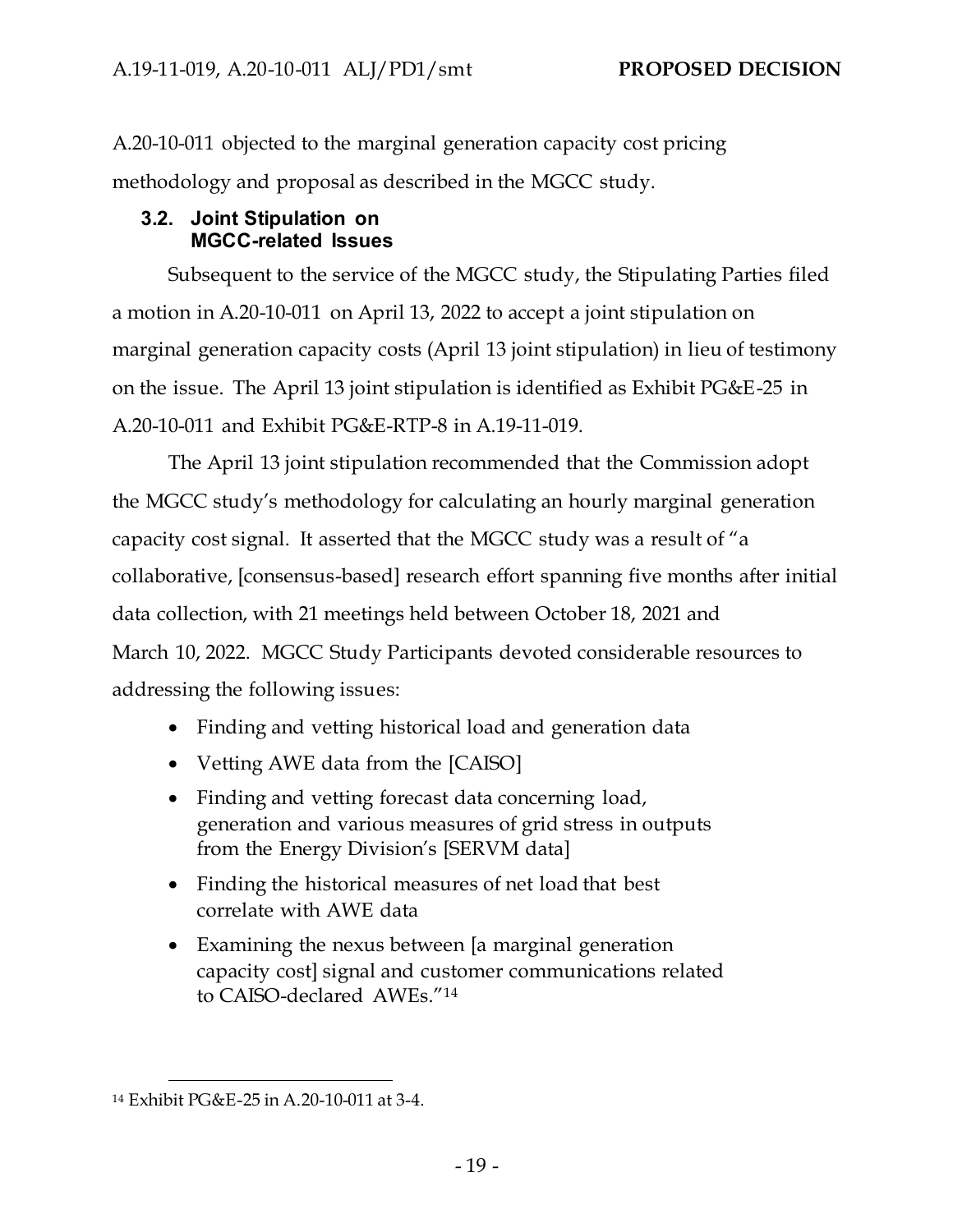With respect to the potential bill impacts of the MGCC study's proposed

methodology, the April 13 joint stipulation repeats the findings of the MGCC

Study itself, claiming that:

- Customers are unlikely to experience a substantial increase in interannual bill volatility after migrating to a real-time pricing rate from their Otherwise Applicable Tariff (OAT)
- A prototypical customer is likely to experience similar average bills under a real-time pricing rate and their OAT without load shifting
- A prototypical customer is likely to experience lower bills assuming battery operation or price-induced load shifting
- The recommended marginal generation capacity cost price signal formula provides greater profit opportunities for batteries compared to OAT.<sup>15</sup>

# **3.3. Reasonableness of the MGCC Study's Approach**

Given the consensus-derived results provided by various intervenors and PG&E, that are uncontested, it is apparent that the MGCC study reflects a cross-party consensus for calculating a marginal generation capacity cost price signal for PG&E's approved real-time pricing rates, and that it is the result of months of diligent work by the Stipulating Parties. As recited above, there is ample record in both the MGCC study and the April 13 joint stipulation to support the conclusion that it is reasonable to adopt the MGCC study's methodology. In particular, the fact that the MGCC study's methodology: 1) would result in a marginal generation capacity cost signal that leads to non-zero prices at lower adjusted net loads, 2) places a cap on the hourly price component (rather than increasing indefinitely at higher and higher net loads),

<sup>15</sup> Exhibit PG&E-25 in A.20-10-011 at 7.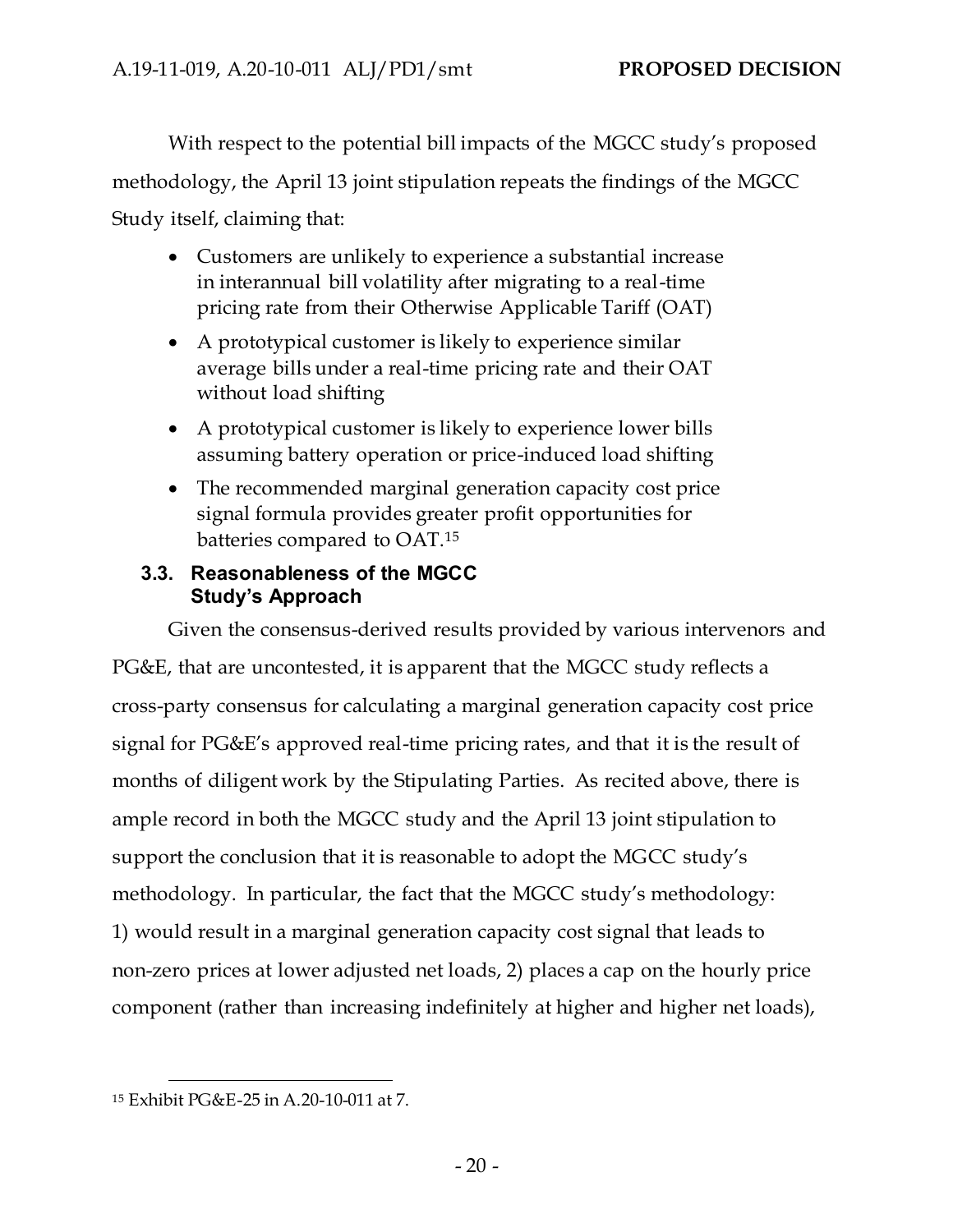3) leads to lower year-to-year revenue variability, which should lower the likely magnitude of revenue over- and under-collections, 4) is not expected to have a significantly adverse bill impact on participating customers, and 5) is uncontested among the parties to A.19-11-019 and A.20-10-011, leads the Commission to conclude that the MGCC study's methodology is reasonable and should be adopted.

PG&E shall adopt the methodology outlined in the MGCC study – attached to this decision as Attachment A – for use in calculating a marginal generation capacity cost price signal to use in its real-time pricing rate designs approved by this decision and D.21-11-017.

Furthermore, pursuant to the recommendation in the MGCC study, PG&E shall reconvene the MGCC study working group after initial evaluation of PG&E's real-time pricing rates is complete, and no later than October 1, 2025, to consider whether any revisions should be made to the marginal generation capacity cost hourly price signal methodology. Any other interested party to either A.19-11-019 or A.20-10-011 should be invited to participate. If that working group determines through consensus that any adjustments to the methodology should be made, PG&E should seek Commission approval of those changes either as part of a formal application or through a Tier 3 Advice Letter.

#### **4. A.19-11-019 Outstanding Motions**

This decision affirms all rulings made by the Administrative Law Judge (ALJ) in A.19-11-019. Any other outstanding motions in A.19-11-019 are denied.

### **5. Comments on Proposed Decision**

The proposed decision of ALJ Patrick Doherty in this matter was mailed to the parties in accordance with Section 311 of the Public Utilities Code and comments were allowed under Rule 14.3 of the Commission's Rules of Practice

- 21 -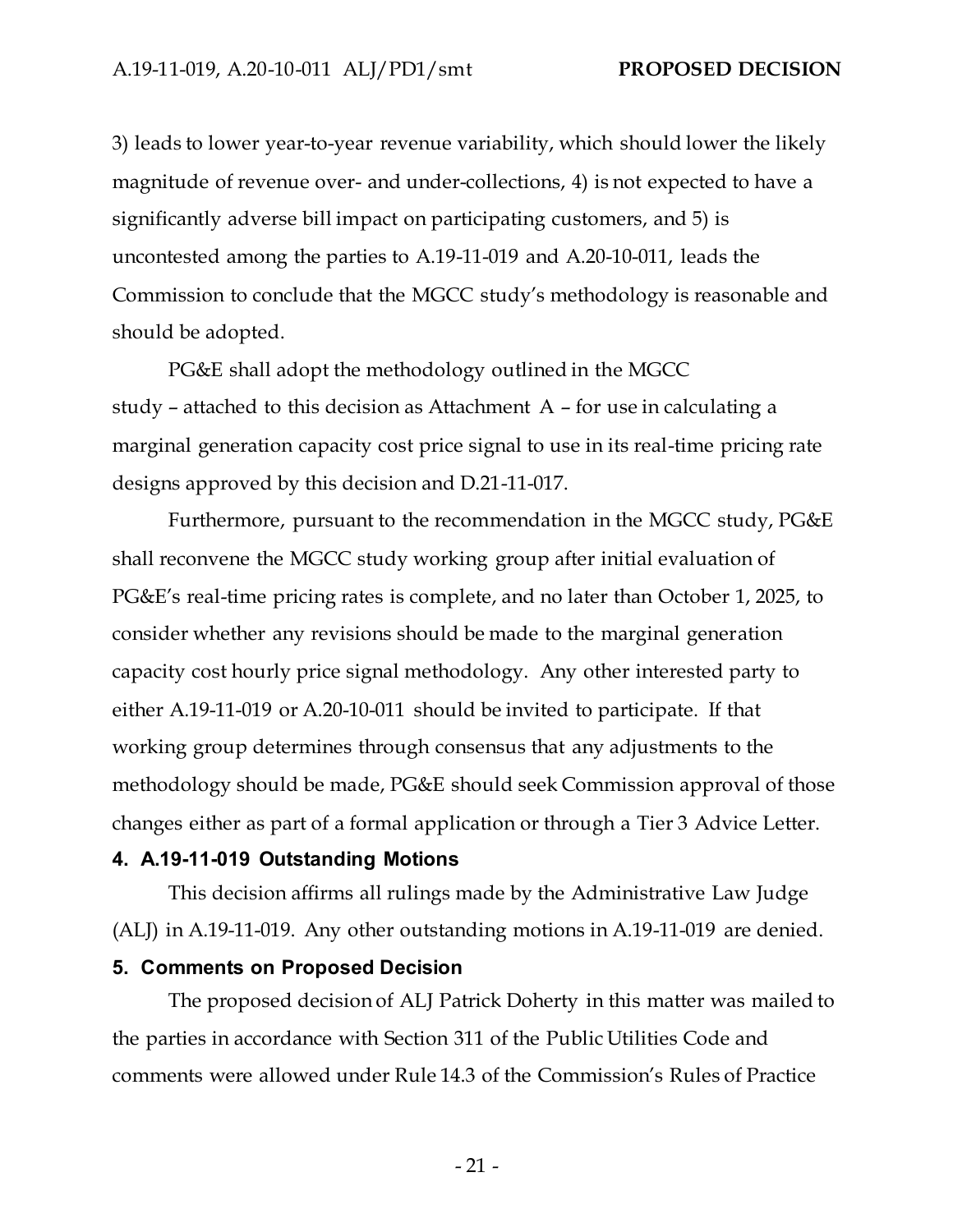and Procedure. Comments were filed on \_\_\_\_\_\_\_\_\_\_, and reply comments were filed on  $\rule{1em}{0.15mm}$  by  $\rule{1.15mm}{0.15mm}$ .

## **6. Assignment of Proceeding**

Genevieve Shiroma is the assigned Commissioner in A.19-11-019, Clifford Rechtschaffen is the assigned Commissioner in A.20-10-011, and Patrick Doherty is the assigned ALJ in both A.19-11-019 and A.20-10-011.

## **Findings of Fact**

1. The terms of the RTP settlement are compromise positions between the various positions taken by the parties in their testimony.

2. The parties to the RTP settlement engaged in settlement negotiations for over one year, and the settlement is a product of those efforts.

3. The RTP settlement is consistent with relevant statutes, Commission decisions, and public policy, including the Rate Design Principles adopted by the Commission in D.15-07-001, and Stage 1 pilot residential rates are aligned with the Commission's cost-of-service, affordability, and customer acceptance principles.

4. The RTP settlement attempts to mitigate rate and bill impacts for residential customers by applying a year of bill protection to those customers' bills, and for both residential and commercial customers by capping the marginal generation capacity cost price signal in the rate.

5. The RTP settlement proposes to test real-time pricing rate designs with the intent of reducing peak capacity costs faced by PG&E, and thereby reducing peak rates for all customers.

6. For both the real-time pricing rates approved as part of the RTP settlement in A.19-11-019, and the real-time rates already approved by the Commission in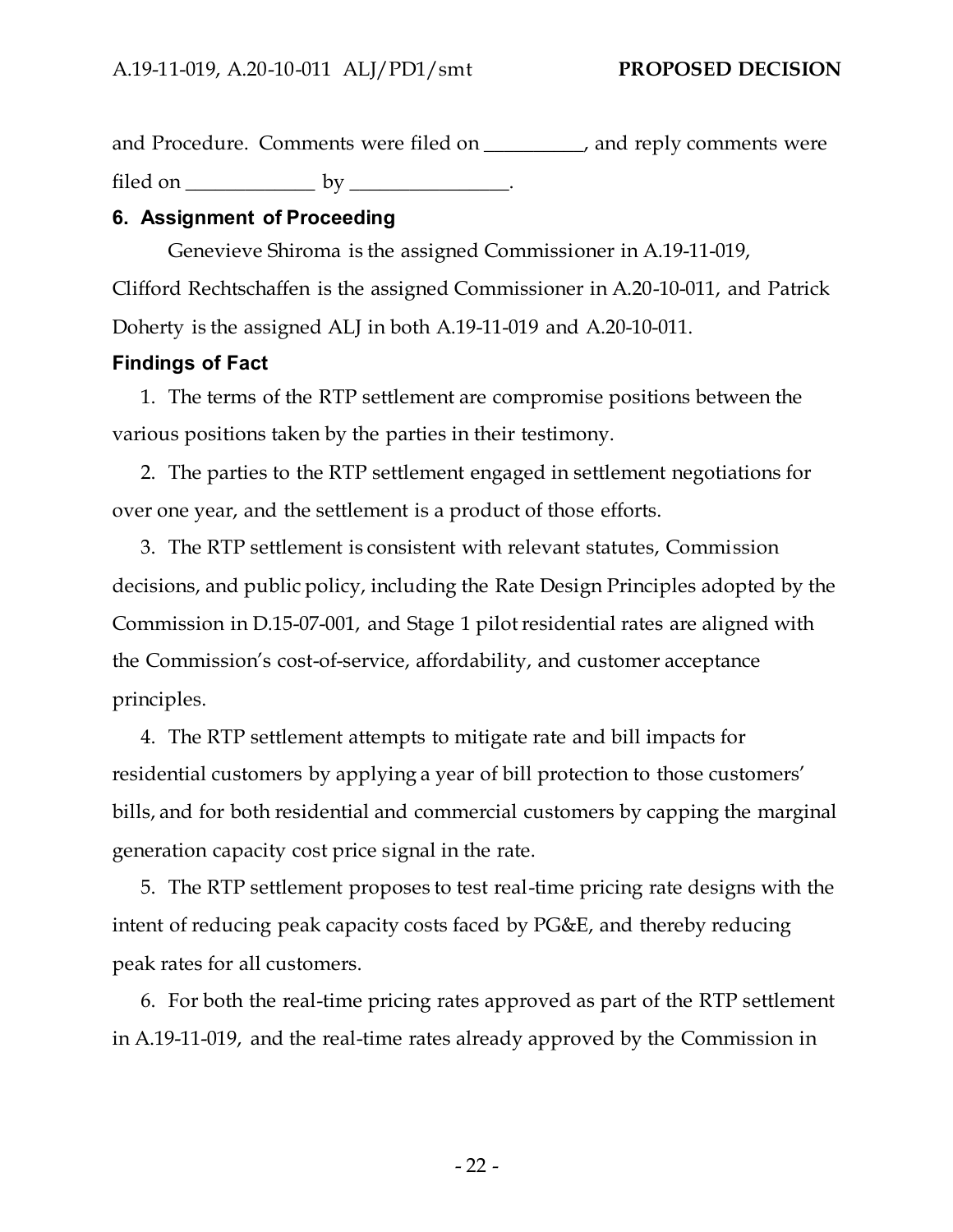D.21-11-017, it is necessary for the Commission to adopt a methodology for calculating the marginal generation capacity cost price signal in those rates.

7. The heart of the MGCC study served by the Stipulating Parties is a proposed methodology to calculate an hourly price signal for PG&E's new real-time pricing rates that is based on an hourly calculation of PG&E's marginal generation capacity costs.

8. The hourly marginal generation capacity cost price signal proposed by the MGCC study would increase greatly during times of severe grid utilization, subject to a cap on the maximum rate to be charged, based primarily on the adjusted net load that is forecasted by CAISO the day ahead for a given hour the following day.

9. Some of the benefits of the recommended marginal generation capacity cost pricing formula are: non-zero MGCC price signals at lower adjusted net loads, a maximum hourly marginal generation capacity cost price component (rather than increasing indefinitely at higher and higher net loads), and lower year-to-year revenue variability, which should lower the likely magnitude of revenue over- and under-collections.

10. The MGCC study recommended that the working group that produced the study be reconvened in the future, once evaluation of PG&E's real-time pricing rates has been completed, to re-evaluate the marginal generation capacity cost pricing formula.

11. No party to either A.19-11-019 or A.20-10-011 objected to the marginal generation capacity cost pricing methodology and proposal as described in the MGCC study.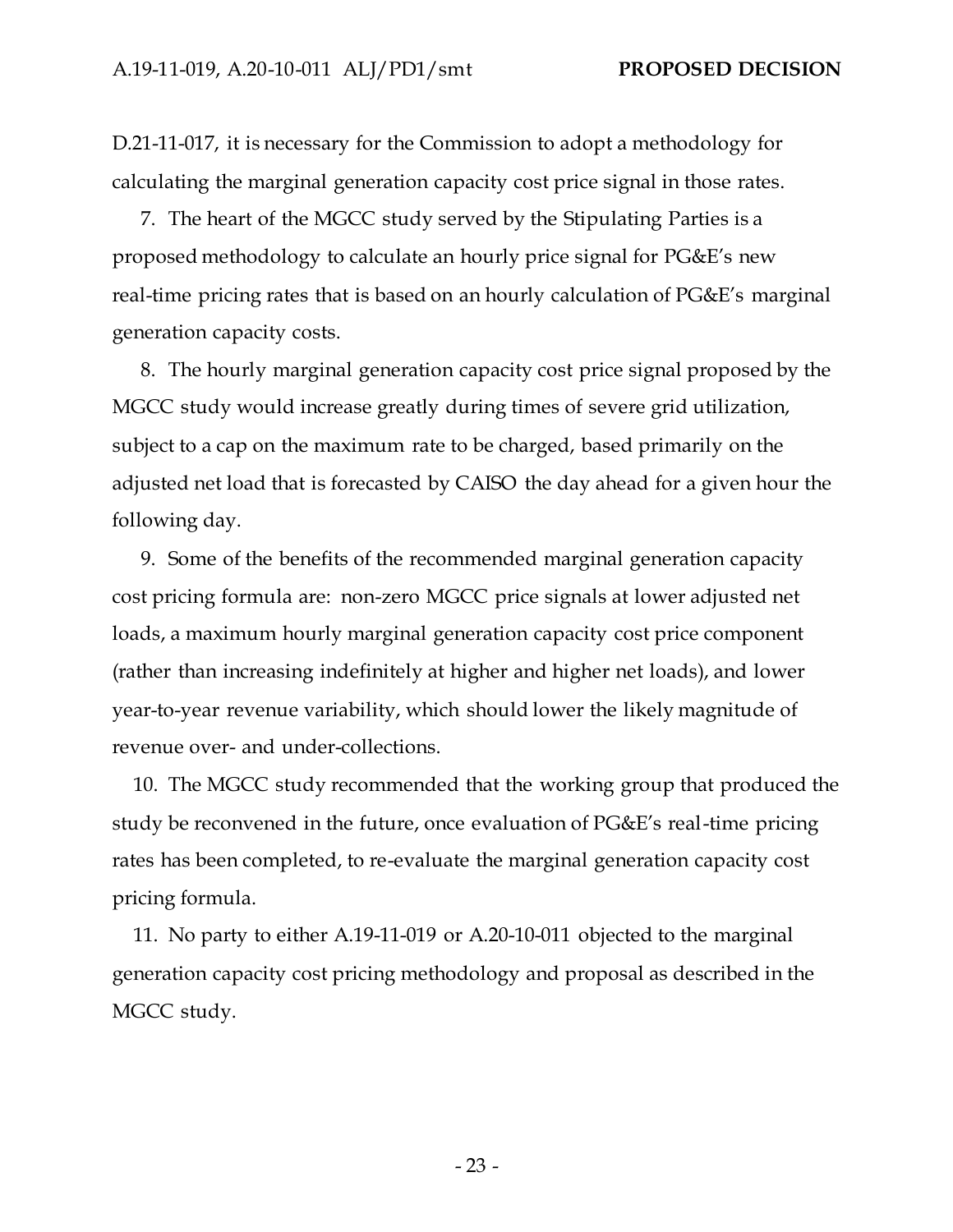12. The MGCC study reflects a cross-party consensus for calculating a marginal generation capacity cost signal for PG&E's approved real-time pricing rates, and it is the result of months of diligent work by the Stipulating Parties.

13. The MGCC study's methodology would result in a marginal generation capacity cost signal that leads to non-zero prices at lower adjusted net loads, places a cap on the hourly price component (rather than increasing indefinitely at higher and higher net loads), leads to lower year-to-year revenue variability, which should lower the likely magnitude of revenue over- and under-collections, and is not expected to have a significantly adverse bill impact on participating customers.

#### **Conclusions of Law**

- 1. The RTP settlement is reasonable in light of the whole record.
- 2. The RTP settlement is consistent with the law.
- 3. The RTP settlement is in the public interest.
- 4. The RTP settlement should be approved by the Commission.

5. It is reasonable to adopt the MGCC study's methodology for calculating a marginal generation capacity cost price signal for PG&E's real-time pricing rates.

6. It is reasonable to consider whether any revisions should be made to the marginal generation capacity cost hourly price signal methodology after initial evaluation of PG&E's real-time pricing rates.

## **O R D E R**

#### **IT IS ORDERED** that:

1. Pacific Gas and Electric Company shall implement the provisions of the settlement on real-time pricing issues filed on January 14, 2022 in the docket of Application 19-11-019 as soon as practicable.